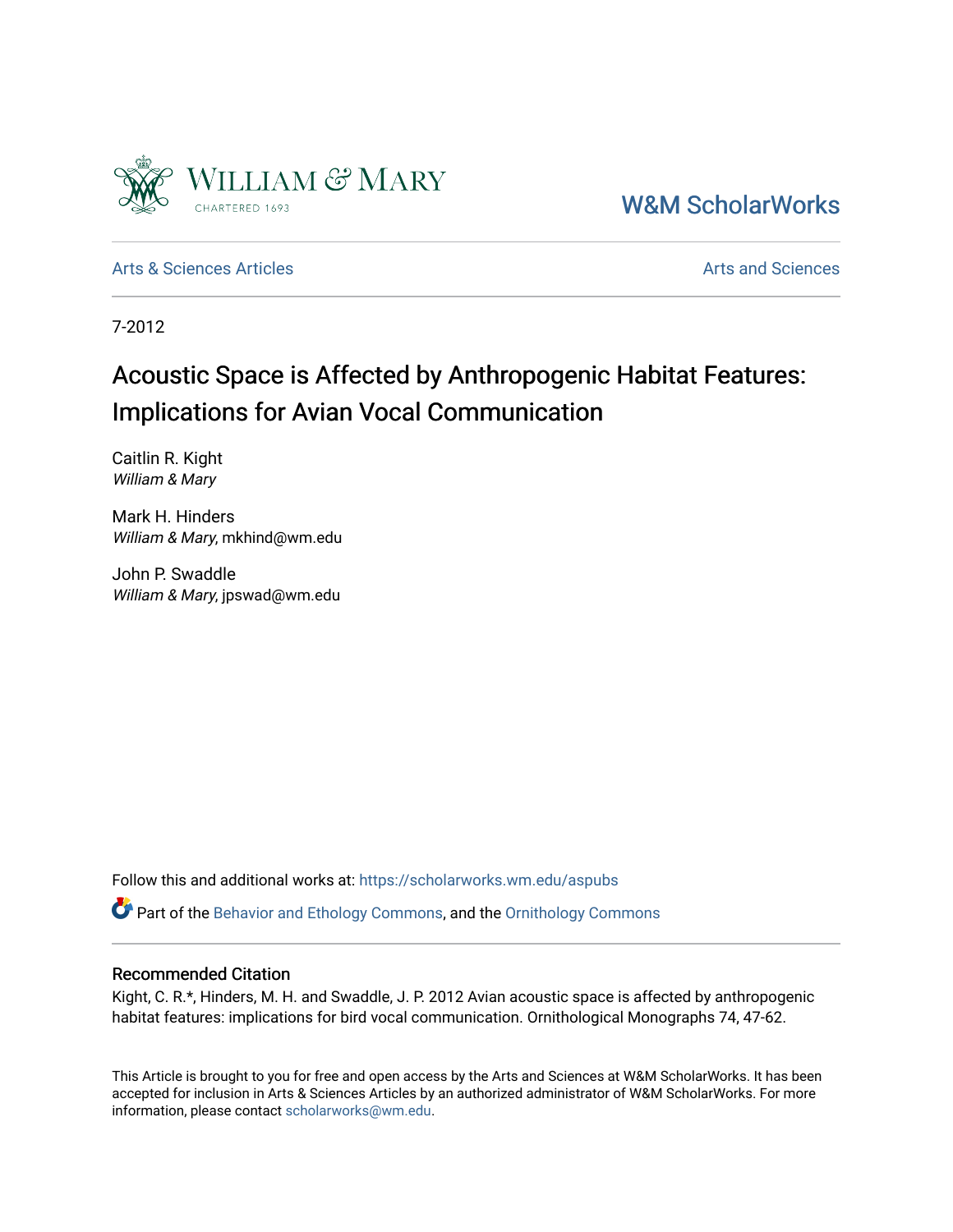

## CHAPTER 5

### Acoustic space is affected by anthropogenic habitat features: implications for AVIAN vocal communication

CAITLIN R. KIGHT,<sup>1,3</sup> MARK K. HINDERS,<sup>2</sup> AND JOHN P. SWADDLE<sup>1</sup>

<sup>1</sup>*Institute for Integrative Bird Behavior Studies, Biology Department, College of William and Mary, Williamsburg, Virginia 23187, USA; and* 

<sup>2</sup>*Department of Applied Science, College of William and Mary, Williamsburg, Virginia 23187, USA*

Abstract.—Human-altered landscapes often include structural features, such as higher levels of impervious surface cover (ISC) and less vegetation, that are likely to affect the transmission of avian vocalizations. We investigated the relationships between human habitat modifications and signal transmission by measuring four acoustic parameters—persistence, reverberation, and signal-to-noise ratio (SNR) of broadcast tones, as well as absolute ambient noise level—in each of 39 avian breeding territories across an anthropogenic disturbance gradient. Using a geographic information system, we quantified the amounts of different habitat features (e.g., ISC, grass, trees) at each site; a principal component analysis was used to identify which of these habitat features commonly co-occurred (e.g., "habitat suites"). Finally, we used a model selection process to explore whether the habitat suites predicted the acoustic parameters. Tone persistence was higher and reverberation was lower in more open, grassy habitats than in areas with more vertical anthropogenic structures. In more human-modified sites, ambient noise levels were higher, leading to lower SNR. In habitats with low levels of human modification, we found that even small increases in the total amount of open–grassy area will quickly improve the acoustic space of singing birds. However, our results also indicated that there may be a critical level of human habitat modification above which the addition of "natural" areas does not benefit avian communication. Thus, we recommend that managers focus their efforts on preserving pre-existing "natural" habitat, rather than attempting to introduce it into areas that have already received significant human modification.

Key words: bird song, disturbance, impervious surface, secondary cavity nester, sound propagation.

### **El Espacio Acústico es Afectado por Características Antropogénicas del Hábitat: Implicaciones para la Comunicación de Aves Locales**

Resumen.—Generalmente, los paisajes afectados por el ser humano incluyen características estructurales, como altos niveles de cobertura de superficies impenetrables (CSI) y menor vegetación, que probablemente pueden afectar la transmisión de las vocalizaciones de las aves. Investigamos la relación entre las modificaciones humanas del hábitat y la transmisión de las señales midiendo cuatro parámetros acústicos –persistencia, reverberación, y el cociente señalruido (CSR) de tonos transmitidos, así como el nivel absoluto de ruido ambiental– en cada uno de 39 territorios reproductivos de aves a lo largo de un gradiente de disturbio antropogénico. Mediante sistemas de información geográfica, cuantificamos las cantidades de diferentes atributos del hábitat (e.g., CSI, pastos, árboles) en cada sitio. Hicimos un análisis de componentes

3Present address: Centre for Ecology and Conservation, Biosciences, College of Life and Environmental Sciences, University of Exeter, Cornwall Campus, Tremough, Penryn, TR10 9EZ, United Kingdom. E-mail: c.r.kight@exeter.ac.uk

*Ornithological Monographs,* Number 74, pages 47–62. ISBN: 978-0-943610-93-1. © 2012 by The American Ornithologists' Union. All rights reserved. Please direct all requests for permission to photocopy or reproduce article content through the University of California Press's Rights and Permissions website, http://www.ucpressjournals.com/reprintInfo.asp. DOI: 10.1525/om.2012.74.1.47.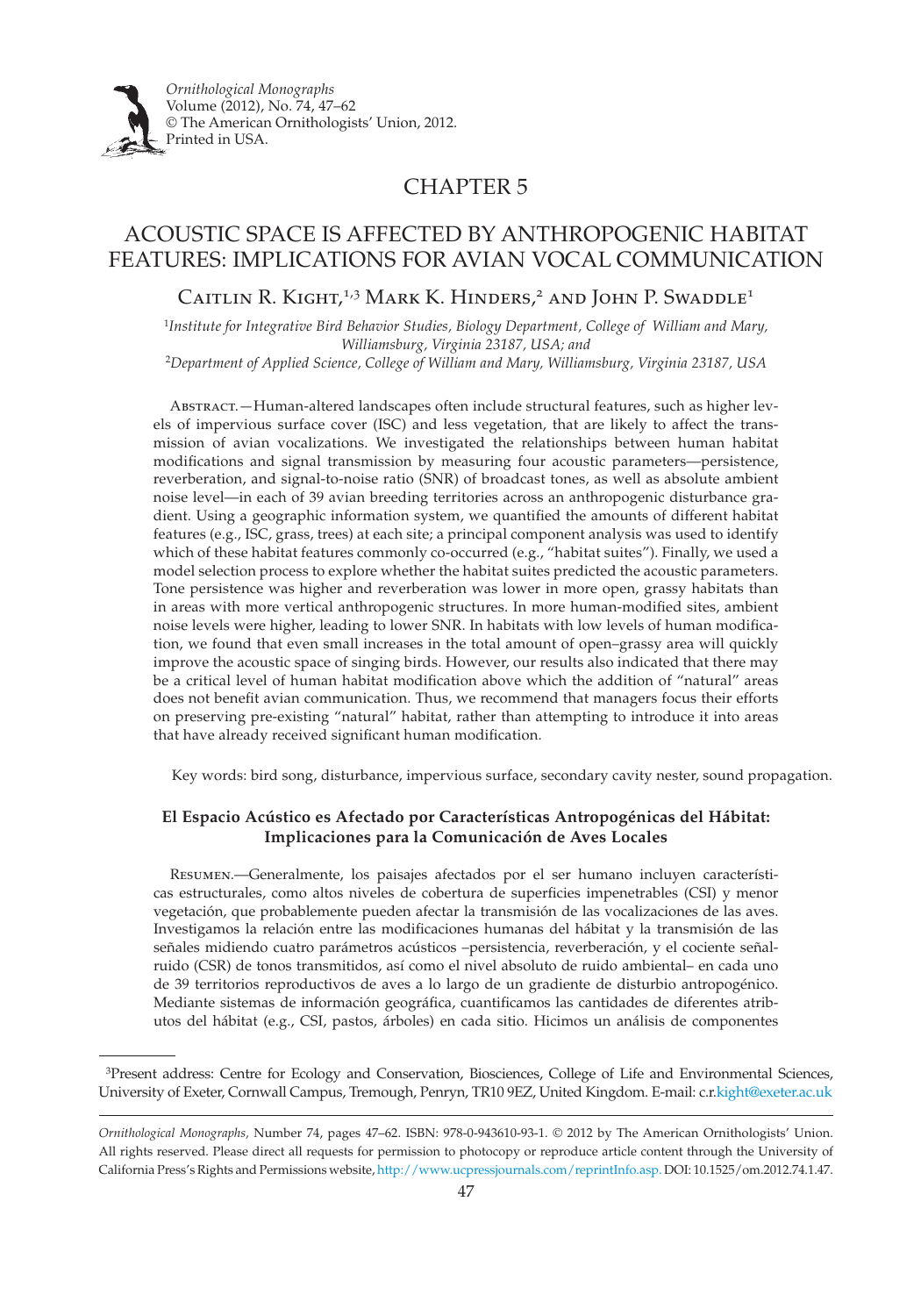principales para identificar cuáles de estas características del hábitat coexisten comúnmente (e.g., "compartimentos de hábitat"). Finalmente, usamos un proceso de selección de modelos para explorar si los compartimentos de hábitat predecían los parámetros acústicos. La persistencia de los tonos fue mayor y la reverberación fue menor en hábitats abiertos y dominados por pastos que en áreas con más estructuras antropogénicas verticales. En sitios con mayor modificación humana los niveles de ruido ambiental fueron mayores, lo que condujo a un menor CSR. En hábitats con bajos niveles de modificación humana encontramos que incluso pequeños incrementos en la cantidad total de áreas abiertas y con pastos podría mejorar rápidamente el espacio acústico de las aves canoras. Sin embargo, nuestros resultados también indican que podría haber un nivel crítico de modificación humana del hábitat, por encima del cual la adición de áreas "naturales" no beneficiaría la comunicación de las aves. Entonces, recomendamos que los administradores concentren sus acciones en preservar el hábitat "natural" preexistente, en vez de intentar introducirlo en áreas que ya hayan sufrido una modificación sustancial del hábitat.

Physical ecology plays an important role in shaping vocal signals (Wiley and Richards 1978). This stems predominantly from the ways in which ecological conditions—including temperature, humidity, air turbulence, and the presence or absence of structures with varying acoustic properties—affect sound degradation. Degradation is the process by which a signal undergoes changes while traveling from a signaler to a receiver (Morton 1975); it arises as a result of attenuation (the loss of intensity of a signal, such as occurs through absorption) and scattering (changes in the paths of sound waves due to reflection, refraction, and/or diffraction; Wiley and Richards 1978). Over time, the signals that propagate most efficiently despite degradation will be favored within populations (Hauser 1997, Wiley 2006) because they will be most effective at eliciting the intended response. However, as the environment continues to change, animals should also change their vocalizations in order to maintain their suitability within a given habitat (Derryberry 2007, 2009).

The primary ecological factors that affect signal design include habitat type (e.g., forest–closed or grassland–open; Morton 1975) and the height of and distance between signalers and receivers (Nemeth et al. 2001, Padgham 2004, Brumm and Naguib 2009). Both the presence and spectral characteristics of ambient noise will also influence signal design: Acoustically communicating organisms should evolve signals that reduce masking, the process by which a more intense sound (e.g., ambient noise) obscures a less intense sound (e.g., a song or call) occurring within the same frequency range.

In general, animals' vocalizations are tailored to environmental conditions in order to maximize signal efficacy (Morton 1975, Marten and Marler 1977, Marten et al. 1977, Wiley and Richards

1978); disruptions to the habitat may therefore affect vocal communication. One disruption that has received much recent attention is human disturbance—in particular, anthropogenic noise and human habitat (as reviewed in Rabin et al. 2003, Patricelli and Blickley 2006, Slabbekoorn and Ripmeester 2008). Despite the fact that human expansion is occurring at an unprecedented rate (Goines and Hagler 2007), little is known about sound propagation in these growing areas of anthropogenically modified habitat, though several studies have examined whether, and how, birds may modify their songs in response to the presence of human noise (Fernández-Juricic et al. 2005, Brumm 2006, Slabbekoorn and den Boer-Visser 2006, Wood and Yezerinac 2006, Bermúdez-Cuamatzin et al. 2009, Nemeth and Brumm 2009). Many authors have suggested management techniques for mitigating the impacts of anthropogenic noise (Katti and Warren 2004, Warren et al. 2006, Habib et al. 2007, Slabbekoorn and Ripmeester 2008). However, these proposals fail to address the possibility that physical habitat modifications may also place selective pressures on vocal parameters by altering the way in which sound propagates through the habitat, or the potential of sound propagation characteristics within human-altered areas to fall within the range of those occurring in more "natural" environments.

Here, we examine acoustic properties of avian breeding territories that surround nest boxes distributed across an anthropogenic disturbance gradient in Williamsburg, Virginia. These boxes have been occupied by a variety of secondary cavity-nesting passerines, most notably the Eastern Bluebird (*Sialia sialis*), Carolina Chickadee (*Poecile carolinensis*), and House Wren (*Troglodytes aedon*), which our research group has previously studied in the context of direct anthropogenic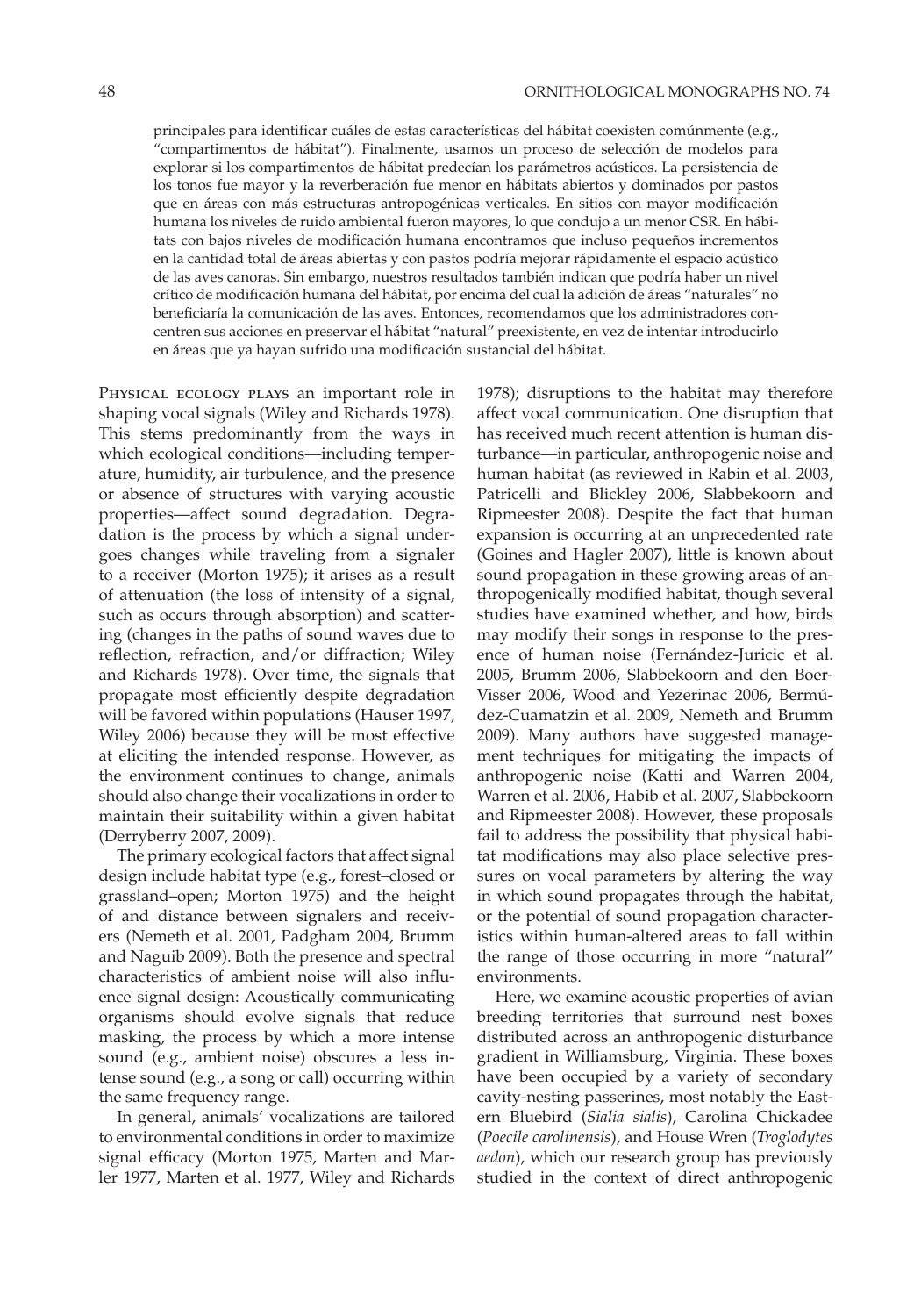disturbance (Kight 2005, Kight and Swaddle 2007) and land use (LeClerc et al. 2005). Focusing only on active nest boxes, we examined three propagation characteristics (specifically, tone persistence, reverberation, and signal-to-noise ratio, described in further detail below) at each of three frequencies, at four different distances, in each of the four cardinal compass directions within the nest-box territory. We also measured absolute noise levels at each distance in each direction. Further, we employed a geographic information system (GIS) to digitize orthorectified aerial photographs of each territory so that we could relate propagation measurements and ambient noise levels to specific suites of structures and materials found within the acoustic space of each habitat.

It is our intention that the data from this study serve two purposes. First, it will illuminate whether, and how, human habitat modifications can affect the sound environment of birds. This information is essential not only for understanding the ways in which human activities might shape further evolution of avian communication, but also for developing adequate management plans, because birds often rely on vocal communication for maintenance of breeding, social, territorial, foraging, and antipredatory activities. Second, we hope to promote the view that habitat types should be considered along a continuous gradient, rather than as dichotomous endpoints (traditionally "closed" vs. "open," or "urban" vs. "rural"). To understand the impact of noise on avian populations, we need to develop questions and studies that encompass an entire rural–urban gradient, because many avian habitats will lie between the currently studied extremes.

### **METHODS**

*"Study species" and site description*.—Our study was designed to investigate the acoustic properties of nest-box territories that were distributed across a disturbance gradient around Williamsburg; more detailed geographic information can be found elsewhere (Kight 2005, LeClerc et al. 2005, Kight and Swaddle 2007). Since 2003, we have studied three secondary cavity-nesting species breeding in these boxes: Eastern Bluebirds, Carolina Chickadees, and House Wrens. Although the research presented here has no study species, per se, the protocols were designed with these species in mind, with the goal of examining the sound propagation results within the context of these birds' life histories and, therefore, making our results more biologically meaningful. In cases where lifehistory differences precluded the possibility of choosing a methodology that allowed broad application to each of the "study species," we chose protocols based on the behaviors of Eastern Bluebirds, our primary species of interest.

Territories were located in a variety of sites, including parks, golf courses, campuses, cemeteries, and roadsides. Accordingly, habitat features and layouts differed greatly; there was much variation in the openness of the habitat, the number and type of anthropogenic features, and the distance to the nearest acoustically significant structure (Kight 2005, LeClerc et al. 2005, Kight and Swaddle 2007). This variation is typical of our study species' territories, which, historically, have been found along habitat edges and in areas undergoing rapid succession (Gowaty and Plissner 1998, Johnson 1998, Mostrom et al. 2002).

*Sound propagation recordings*.—We conducted playback recordings at 39 nest boxes during the 2007 breeding season (March–August). All recordings were collected between 0800 and 1800 hours on days with little or no wind. Recordings were collected either prior to nest-box occupation or after completion of breeding, thus minimizing disturbance to the animals. Because the acoustic characteristics evaluated here are influenced by permanent physical structures in the environment, differences in collection date, in relation to box occupation date, should not substantially alter our ability to interpret how sound propagation might affect resident breeding birds. This includes natural structures, such as trees and shrubs that were fully leaved at the time of all recordings. Although we originally intended to record weather conditions associated with each collected recording, we had technical problems midway through the season and were not able to resume measurement of temperature, wind speed, or humidity thereafter. However, we devised an alternative way of measuring, and therefore controlling for, variations in weather conditions (see below).

We used NCH TONE GENERATOR (NCH Software, Greenwood Village, Colorado) to create 0.1-s clips of pure tones at 3, 5, and 7 kHz. These tones were arranged into a master playback file consisting of 10 repeats of the following sequence: 3 kHz tone, 2 s silence, 5 kHz tone, 2 s silence, 7 kHz tone, and 2 s silence. Using a decibel meter (model 407727; Extech Instruments, Waltham, Massachusetts) and RAVEN PRO, version 1.3,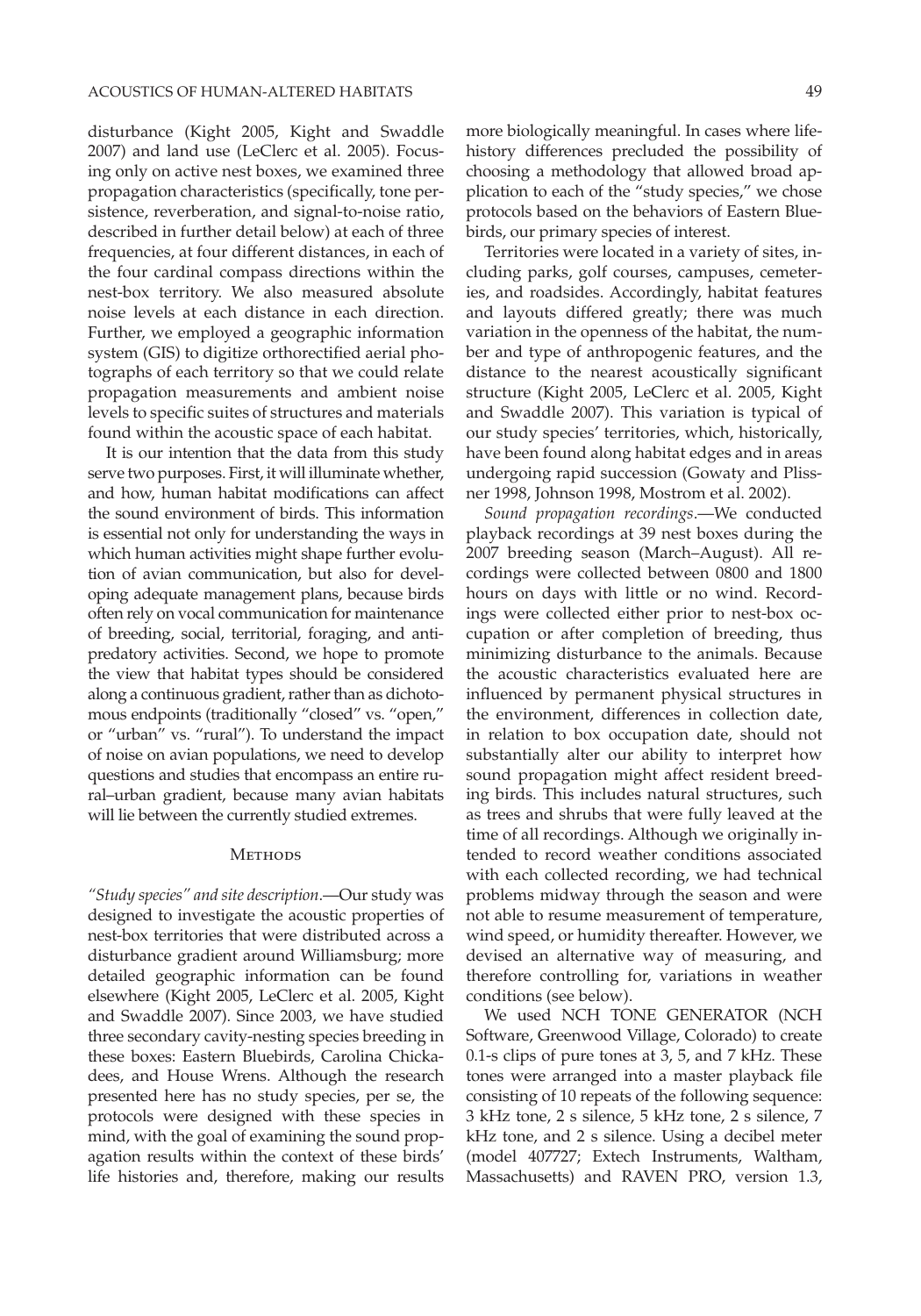acoustic software (Cornell Lab of Ornithology, Ithaca, New York), we calibrated our recording instruments (Sennheiser ME65 directional microphone with windscreen, Marantz PMD 660 solid state recorder, Sony SRS T70 personal travel speakers, and an Apple iPod). We also determined and marked an appropriate volume setting on the iPod in order to consistently play tones at 65 dB at 1 m from the speakers, because a random sampling of singing males in our territories showed this to be the median amplitude of vocal performances (Kight 2010).

Because individuals of all three focal species actively defend at least a 50-m-radius area around their nest boxes, and because behaviors during the breeding season are focused around frequent nest visits, we assumed that the box location would be a fairly accurate representation of the center of the birds' acoustic space. Therefore, this was the point of broadcast for the sequence of pure tones, which we delivered via the speakers after mounting them at the top of a 3-m pole in order to simulate an average perch height (Gowaty and Plissner 1998). Likewise, we recorded the playback with the microphone mounted at the top of an identical pole. Recordings were collected along a transect at distances of 20, 40, 60, and 80 m from the nest. These values reflect typical distances to a nearby mate, an intruding bird, the edge of a neighbor's territory, and halfway into a neighbor's territory, respectively. We made recordings at each set of distances in each of the four cardinal compass directions, beginning at east and working clockwise through north. The broadcasting speakers always pointed directly at the receiving microphone.

Although we attempted to position the microphone as accurately as possible, we occasionally encountered environmental barriers such as trees or parked cars. In order to accommodate these structures, we allowed ourselves ±5 m of flexibility at each recording point. In eight sites, we could not position the microphone within the intended areas at all directions and distances around the nest box (because of bodies of water, large buildings, and busy roads); hence, these eight sites had incomplete sound-propagation data sets.

We also collected near-field recordings in an open, grassy area of habitat near the center of each territory, with the speakers positioned 3 m from the microphone. Because signal amplitude and distance were held constant across all sites, any differences among these recordings should be due to atmospheric conditions (e.g., temperature and humidity). We used this measure as a covariate to control for weather in further analyses (see below).

All recordings were analyzed in RAVEN PRO. We quantified three values to describe environmental degradation of tones. (1) "Persistence" is the ratio of the strength of tone at each distance versus the strength of the reference tone recorded at 3 m. Higher values of persistence indicate better maintenance of the signal as it travels through the environment and, therefore, an increased likelihood that the signal will reach its intended target. (2) "Reverberation" is the ratio of the strength of the "tail" (or echo) after each tone and the strength of the preceding tone. Higher values of reverberation indicate that the signal is encountering more reflective surfaces as it travels through the environment. This may overlap with elements of longer signals, which may obscure them or join with them to make the signal seem artificially strong (Slabbekoorn et al. 2002). (3) Signal-to-noise ratio (SNR) is the ratio of the strength of the tone and the strength of the background noise (Dabelsteen et al. 1993, Blumenrath and Dabelsteen 2004, Slabbekoorn et al. 2007; Fig. 1). Higher values of SNR indicate signals that are easier to differentiate from the background noise, which means that they are more likely to elicit responses from receivers.

In all cases, "strength" denotes RMS amplitude that we converted into dB SPL (hereafter "dB"), for easier interpretation in a real-world context (Brumm et al. 2009). Additionally, we used the values of noise calculated while determining SNR to investigate whether absolute ambient noise level was related to specific suites of microhabitat features.

For the analyses, all recordings were bandpass filtered at values 1 kHz below and above the focal tone; in other words, for a 3-kHz tone, all sounds between 2 and 4 kHz passed through the filter unchanged, whereas all frequencies <2 kHz and >4 kHz were attenuated. Environmental noise was evaluated across a 0.03-s selection of ambient noise preceding the focal tone by 0.05 s. This value was then used to calculate the strength of the tone itself. In order to measure the strength of the focal tone, we measured RMS amplitude within a 0.05-s recording selection taken from the middle of the 0.1-s tone. Finally, we measured the strength of the tone's reverberation within another 0.03-s selection beginning 0.03 s after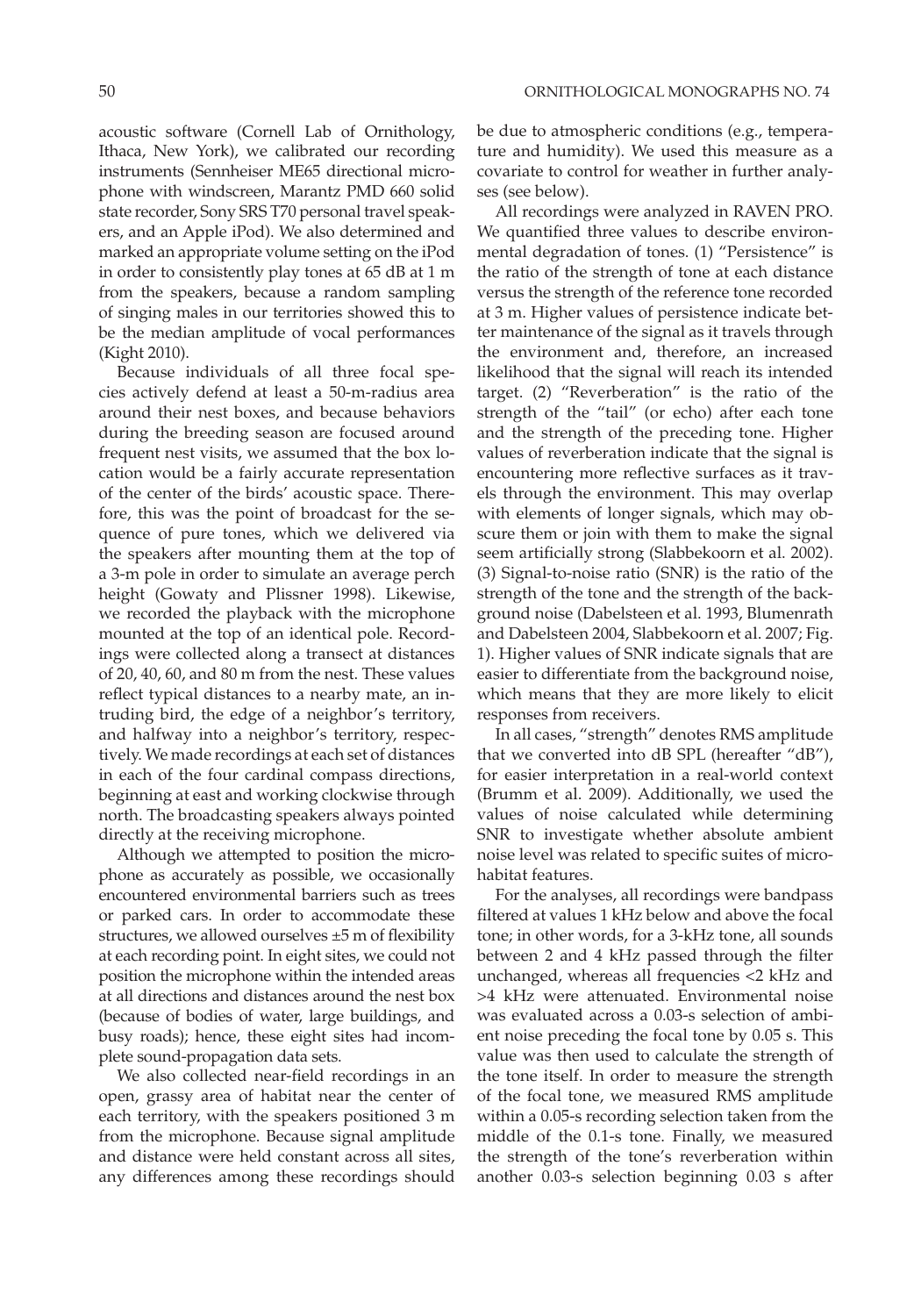

# Time (s)

FIG. 1. Illustrations of sound information generated in our study. (A) Reverberation at different distances between the transmitting speaker and receiving microphone. (B) An example of the tone signal (S) and the tail of this signal (T). (C) An example of ambient noise (N) in relation to S.

the end of the tone. The two 0.03-s lengths were chosen because this is approximately the average length of an Eastern Bluebird song syllable (Kight 2010); thus, this is the period over which a bird might have the opportunity to evaluate its acoustic environment and adjust its song accordingly, as well as the period after which reverberations might affect song performance (Slabbekoorn et al. 2002). The 0.05-s selection length was chosen to avoid distortions present at either end of the tone, which was not ramped.

*Habitat evaluation*.—We used ARCGIS, version 9.3.1 (ESRI, Redlands, California), to digitize recently photographed and orthorectified aerial images of each habitat, according to the following categories: short impervious surface (including roads, sidewalks, and short walls <3 m in height), short vegetation (including shrubs and grass), tall impervious surface (including structures such as buildings and lamp posts  $>3$  m), trees (forest and ornamental), and water (Korte 2001). Habitat features were ground-truthed in all territories. Because sound propagates spherically, sound waves can be attenuated or reflected by habitat features placed outside of the direct line between the broadcasting speakers and receiving microphone. Therefore, for each directional set of recordings, we evaluated habitat within a 90°

wedge centered on the cardinal direction. At each recording distance, we measured the amount of each type of habitat present between the speaker and the microphone; thus, evaluations of the 40-, 60-, and 80-m wedges are cumulative. Furthermore, an additional 10 m of habitat was evaluated at each distance in order to account for the fact that sound travels fast enough to bounce off objects behind the microphone before being recorded. This means, for instance, that habitat values for the 20-m wedge actually reflect features that occurred within 30 m of the nest box.

Because previous studies have already examined the effects of particular environmental features on signal propagation, we were interested in focusing on the effects of entire habitats (e.g., "more human-disturbed" or "less human-disturbed"). This is also more realistic, because there is multicollinearity among the ecological variables recorded here. Thus, we used a principal component analysis (PCA) to determine which suites of habitat features commonly co-occur across the disturbance gradient examined here. These are reflected in the principal components (PCs) generated by the analysis. Principal component analysis also reduces the number of variables that need to be considered when determining the best-fit model, which not only saves time when analyzing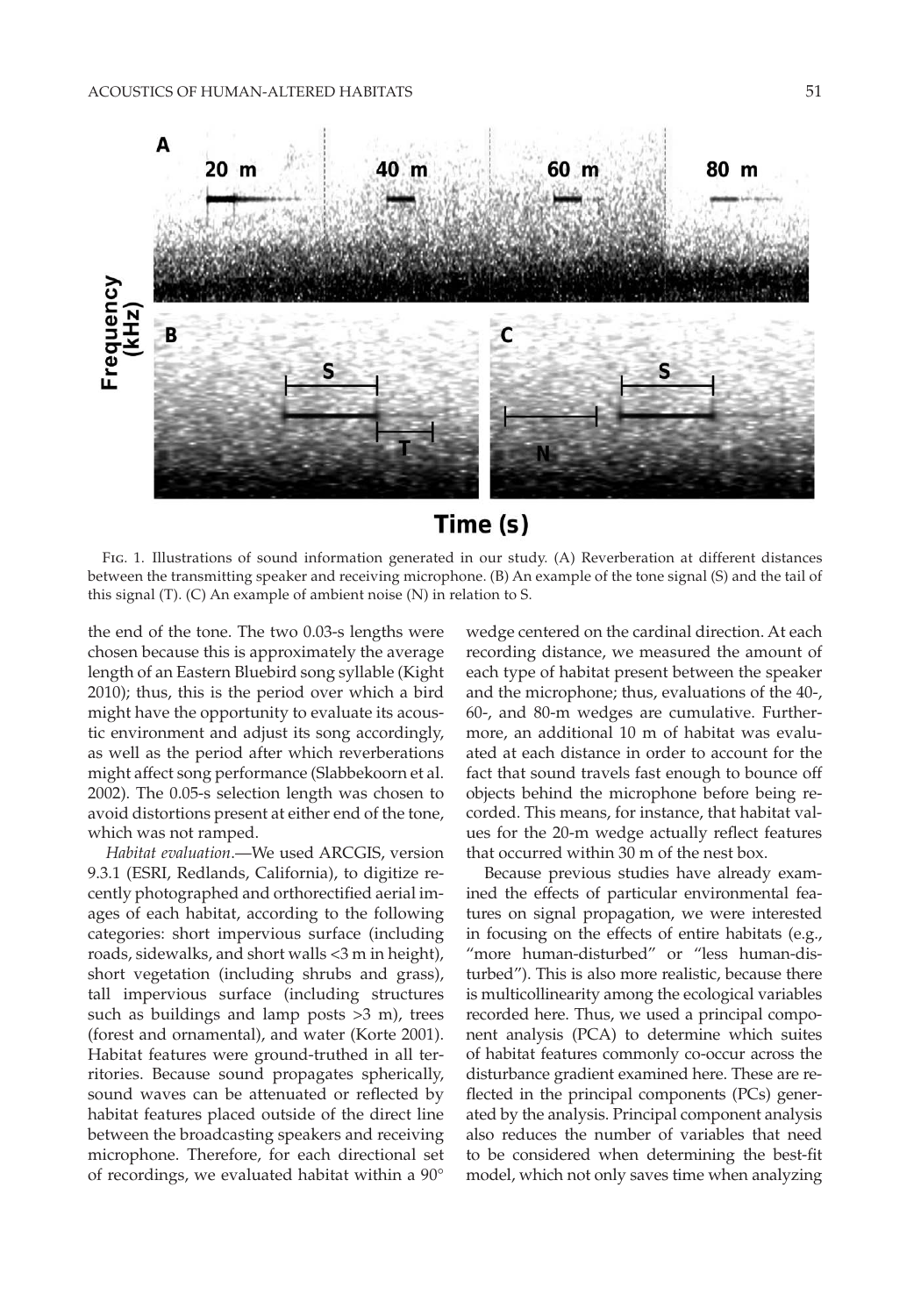the models, but also decreases the chance of finding significant results simply because a large number of variables was entered into the analysis.

Our PCA generated two PCs with  $\lambda > 1.0$ , cumulatively explaining 61.4% of the total variance (Table 1). Habitat PC1, which explained 35.8% of the variance, loaded strongly positively for total area of short vegetation, and strongly negatively for total area of trees. This combination of characteristics, which is common among the more "natural" territories of our three focal species, are hereafter referred to as "total area open–grassy habitat." Habitat PC2, which explained 28.3% of the variance, loaded strongly positive for both tall and short impervious surface. Because impervious surface is a product of human construction, we have called this variable "total area humanmodified habitat."

*Statistical analyses*.—We utilized an informationtheoretic model selection approach (Burnham and Anderson 2002) to evaluate how suites of habitat characteristics affect sound propagation. For each dependent variable, a candidate set of models was determined *a priori*. Because several breeding territories were within a single, larger breeding site, all analyses included "site" as a random variable in order to minimize pseudoreplication. "Weather" was also included in all analyses in order to control for the effects of temperature and humidity on sound propagation. "Distance" was included only in models intended to explain persistence and reverberation, because neither SNR nor ambient noise was measured in comparison to a baseline nearfield recording and, thus, would not be expected to change with increasing distance from the speakers. All models contained terms for habitat characteristics, as well as two-way and three-way interactions between habitat, frequency, and distance, as appropriate. We predicted that signal persistence would be highest for lower-frequency tones, over shorter distances, and in open environments with relatively more soft surfaces (e.g., habitat PC1). We expected to find the highest levels of reverberation among lower-frequency tones, over shorter distances, and in environments with more hard surfaces (e.g., habitat PC2). Finally, we predicted that SNR would be lowest in territories with the most anthropogenic (hard) features (e.g., habitat PC2). Likewise, these are the environments where we also expected to find the highest levels of ambient noise.

Prior to statistical analyses, distributions of all variables were checked for normalcy and transformed, where appropriate. We used SPSS, version 15 (SPSS, Chicago, Illinois), to run generalized linear mixed models in order to determine Akaike's information criterion (AIC) for each model. These values were used to calculate  $AIC$ . (which adjusts AIC for small sample sizes) and  $\Delta AIC_c$  (the difference between the model with the lowest AIC<sub>c</sub> and each subsequent model). Models with  $\Delta AIC_c$  scores within 4.0 of the nearest model were considered to have strong support and were assigned Akaike weights  $(w_i)$  to quantify the degree of support for each model (Burnham and Anderson 2002). We used all candidate models with Akaike weights to calculate model-averaged variable coefficients (Mitchell 2008). We also calculated the standard error (SE) associated with each model parameter, which allowed us to visualize the likely range of values that our estimated parameters could take; where this range overlapped with 0, we concluded there was little evidence for the effect of a predictor variable. This is similar to calculating 95% confidence intervals (CIs) and evaluating odds ratios. However, CIs are generally used in conjunction with *P* values, which we did not generate as part of our information-theoretic approach. Thus, we determined that it was more appropriate to use SE in the current analysis.

In order to visualize the relationships between sound propagation variables and interaction terms, we categorized one variable in the interaction term

Table 1. Loading factors for principal component analysis of habitat features around each territory's nest box (PC = principal component in the principal component analysis).

|                                          | PC <sub>1</sub> | PC <sub>2</sub>                         |
|------------------------------------------|-----------------|-----------------------------------------|
| Variable                                 |                 | (35.8% of variance) (28.3% of variance) |
| Short impervious surface $(3 \text{ m})$ | 0.183           | 0.777                                   |
| Short vegetation (grass, shrubs)         | 0.882           | $-0.352$                                |
| Tall impervious surface $(>3 m)$         | 0.157           | 0.733                                   |
| Trees (forest and ornamental)            | $-0.974$        | $-0.85$                                 |
| Water                                    | 0.080           | $-0.375$                                |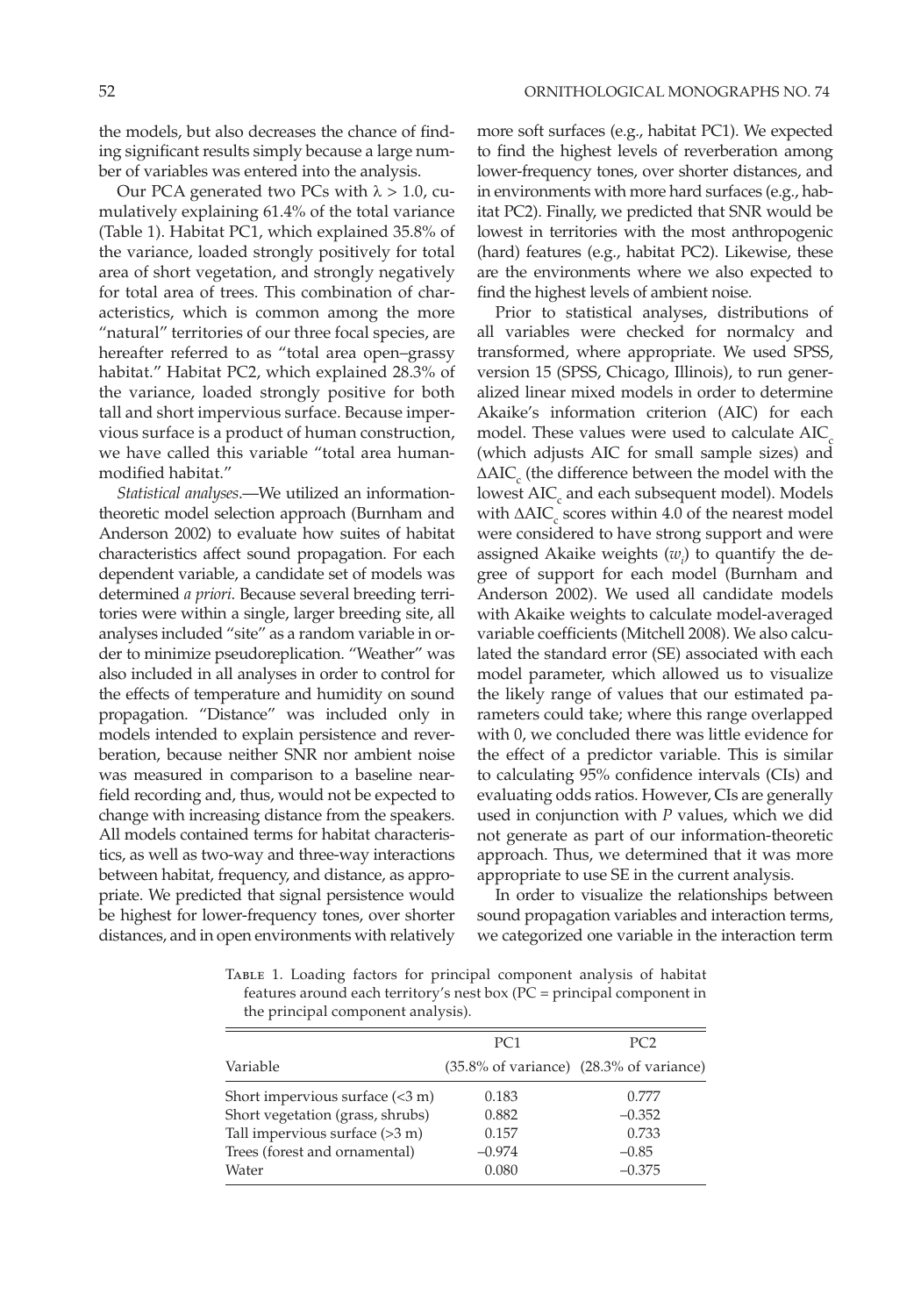as "high" or "low," in relation to median values. This allowed us to plot separate trend lines (e.g., persistence in open–grassy habitats with low levels of human modification vs. persistence in open–grassy habitats with high levels of human modification) in order to compare the direction and strength of each relationship. These categories were not used in any statistical analyses but are useful for illustrating the effects of the interaction terms.

### **RESULTS**

We sampled the relationships between acoustics and habitat at a total of 1,872 points across 39 breeding territories. Considering our data from the perspective of a male Eastern Bluebird, whose songs occur at ~3 kHz and whose vocal signals are used to defend a territory that extends ≥50 m in radius from his nest box, the following are the average acoustic conditions (in absolute, unitless values): signal persistence falls between a minimum of  $6.0 \times 10^{-5}$  and a maximum of  $1.4 \times$  $10^{-3}$ , with an average of  $4.6 \times 10^{-4}$ . The expected reverberation of a vocal signal ranges from zero to  $1.3 \times 10^{-3}$ , with an average of  $2.1 \times 10^{-4}$ . The SNR falls between zero and 1.17, with an average of  $3.4 \times 10^{-2}$ . Finally, environmental noise ranges from 18.4 dB (comparable to rustling leaves or a quiet conversation) to 67.4 dB (comparable to street noise caused by passenger cars, when heard from ~25 m away), with an average amplitude of 38.1 dB (comparable to a quiet home or office).

*Associations between habitat and signal persis* $tence$ .—Two models were within  $4 \Delta AIC_c$  units of each other and best explained the effects of environment on the persistence of tone strength (Table 2).

Table 2. Models constructed to explore the association between habitat (PC = principal component in the principal component analysis) and persistence of pure tones. *K* is the number of parameters in the model, including the intercept and the residual; AIC<sub>c</sub> is Akaike's information criterion corrected for small sample size;  $\Delta AIC_c$  is the difference in AIC<sub>c</sub> value when compared with the top-ranking model; and  $w_i$  is the Akaike weight.

| Model          | K  | Parameters                                                                                                                                                                                                                       | $AIC_c$ | $\triangle AIC_c$ | $w_i$                 | Likelihood            |
|----------------|----|----------------------------------------------------------------------------------------------------------------------------------------------------------------------------------------------------------------------------------|---------|-------------------|-----------------------|-----------------------|
| 1              | 8  | Frequency, weather, distance, PC1, PC2, PC1*PC2                                                                                                                                                                                  | 1,166.3 | $\overline{0}$    | 0.773                 | $\mathbf{1}$          |
| $\overline{2}$ | 9  | Frequency, weather, distance, PC1, PC2, PC1*PC2,<br>distance*PC1                                                                                                                                                                 | 1,168.7 | 2.48              | 0.224                 | 0.289                 |
| 3              | 10 | Frequency, weather, distance, PC1, PC2, PC1*PC2,<br>distance*PC1, distance*PC2                                                                                                                                                   | 1,177.3 | 11.07             | 0.0031                | 0.0040                |
| 4              | 11 | Frequency, weather, distance, PC1, PC2, PC1*PC2,<br>distance*PC1, distance*PC2, frequency*PC1                                                                                                                                    | 1,184.2 | 17.97             | $9.7 \times 10^{-5}$  | 0.0001                |
| 5              | 12 | Frequency, weather, distance, PC1, PC2, PC1*PC2,<br>distance*PC1, distance*PC2, frequency*PC1,<br>frequency*distance                                                                                                             | 1,191.1 | 24.81             | $3.2 \times 10^{-6}$  | $4.1 \times 10^{-6}$  |
| 6              | 13 | Frequency, weather, distance, PC1, PC2, PC1*PC2,<br>distance*PC1, distance*PC2, frequency*PC1,<br>frequency*distance, frequency*PC2                                                                                              | 1,198.5 | 32.26             | $7.7 \times 10^{-8}$  | $9.9 \times 10^{-8}$  |
| 7              | 14 | Frequency, weather, distance, PC1, PC2, PC1*PC2,<br>distance*PC1, distance*PC2, frequency*PC1,<br>frequency*distance, frequency*PC2,<br>distance*PC1*PC2                                                                         | 1,209.6 | 43.33             | $3 \times 10^{-10}$   | $3.9 \times 10^{-10}$ |
| 8              | 15 | Frequency, weather, distance, PC1, PC2, PC1*PC2,<br>distance*PC1, distance*PC2, frequency*PC1,<br>frequency*distance, frequency*PC2,<br>distance*PC1*PC2, frequency*distance* PC2                                                | 1,222.2 | 56.00             | $5.4 \times 10^{-13}$ | $6.9 \times 10^{-13}$ |
| 9              | 16 | Frequency, weather, distance, PC1, PC2, PC1*PC2,<br>distance*PC1, distance*PC2, frequency*PC1,<br>frequency*distance, frequency*PC2,<br>distance*PC1*PC2, frequency*distance* PC2,<br>frequency*distance*PC1                     | 1,235.7 | 69.48             | $6.3 \times 10^{-16}$ | $8.2 \times 10^{-16}$ |
| 10             | 17 | Frequency, weather, distance, PC1, PC2, PC1*PC2,<br>distance*PC1, distance*PC2, frequency*PC1,<br>frequency*distance, frequency*PC2,<br>distance*PC1*PC2, frequency*distance* PC2,<br>frequency*distance*PC1, frequency*PC1*PC22 | 1,242.8 | 76.53             | $1.9 \times 10^{-17}$ | $2.4 \times 10^{-17}$ |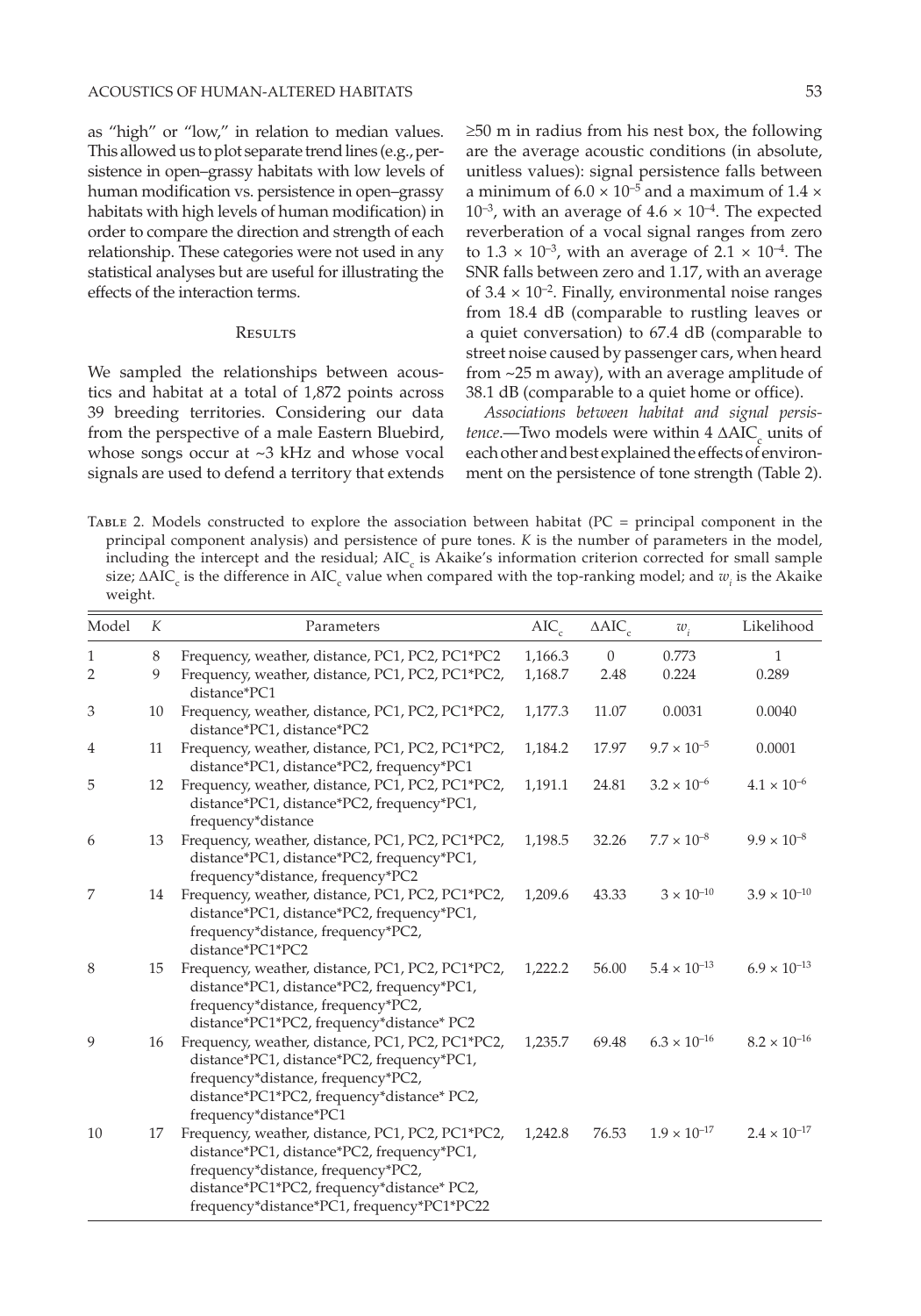Frequency, distance, PC1 (total area open–grassy habitat), PC2 (total area human-modified habitat), and the interaction term PC1\*PC2 appeared in both models; the second-most-supported model also included the interaction term PC1\*distance. In the final, averaged model, the SEs for all terms were <0.001 and none of the SE ranges overlapped with zero (Table 3).

Persistence was highest at lower frequencies and shorter distances, as expected. There was a positive relationship between PC1 (total area open–grassy habitat) and persistence, indicating that the power of tones was better preserved in increasingly open areas with fewer obstacles in the habitat. There was a corresponding negative relationship between persistence and PC2 (total area human-modified habitat), indicating higher attenuation in sites with more impervious surface.

As indicated by the presence of two interaction terms in the final model, signal persistence is influenced by complex interactions of multiple environmental variables. In our territories, persistence increased slightly more rapidly over shorter distances (20 and 40 m) than over longer distances (60 and 80 m) as the amount of PC1 (total area open–grassy habitat) increased (Fig. 2A). Additionally, increases in the amount of open– grassy habitat in areas with less human modification leads to more rapid increases in persistence than in territories where there are higher levels of human-modified habitat (Fig. 2B).

*Associations between habitat and signal reverbera* $tion$ —Three models were within  $4$   $\Delta AIC_{c}$  units of each other and best explained the effects of environment on reverberation (Table 4). Both distance and PC1 (total area open–grassy habitat) appeared in all three models, and PC2 (total area human-modified habitat) appeared in two

of three models. In the final, averaged model, the SEs for all habitat terms were <0.003 and none of the ranges overlapped with zero (Table 5).

As expected, reverberation increased with increasing distance between the microphone and the sound source. Reverberation decreased in territories with more total area open–grassy habitat (PC1). However, it increased in human-modified habitats (PC2), which contained more vertical structures and acoustically harder surfaces.

Reverberation was also influenced by an interaction between the two habitat types. Where there were low levels of human modification (PC2), even small increases in the amount of open–grassy habitat (PC1) led to substantial decreases in reverberation. However, in areas with high levels of human modification, reverberation remained fairly stable regardless of how much open–grassy habitat was present (Fig. 2C).

*Associations between habitat and SNR*.—Two models were within  $4 \Delta AIC_c$  units of each other and best explained the effects of habitat on SNR (Table 6). Both models included frequency and the two habitat PCs. In the final, averaged model, the SEs for all habitat and acoustic terms were <0.01 and none of the ranges overlapped zero (Table 7).

Signal-to-noise ratio was positively related to frequency, with 7-kHz tones possessing the greatest SNR, and was also positively related to PC1 (total area open–grassy habitat), indicating that signals are most detectable to receivers in open, grassy territories. On the other hand, SNR was negatively related to PC2 (total area humanmodified habitat), which suggests that signals are least detectable to receivers that spend time in territories with higher quantities of human modifications.

Table 3. Parameters included in the final, averaged model explaining the relationship between tone persistence and environment (PC = principal component in the principal component analysis). B is slope of the relationship between each explanatory variable and persistence.

|                                                  |          |        | $B \pm SE$                                                                             |                                               |  |
|--------------------------------------------------|----------|--------|----------------------------------------------------------------------------------------|-----------------------------------------------|--|
| Parameter                                        | B        | SE     | Lower                                                                                  | Upper                                         |  |
| PC1 (total area open-grassy habitat)             | 0.081    | 0.001  |                                                                                        | $8.03 \times 10^{-2}$ $8.25 \times 10^{-2}$   |  |
| Frequency                                        | $-0.060$ | 0.0002 |                                                                                        | $-5.95 \times 10^{-2}$ $-5.91 \times 10^{-2}$ |  |
| PC1*PC2                                          | $-0.046$ | 0.0004 |                                                                                        | $-4.60 \times 10^{-2}$ $-4.52 \times 10^{-2}$ |  |
| Distance                                         | $-0.017$ |        | $1.55 \times 10^{-5}$ $-1.58 \times 10^{-2}$ $-1.68 \times 10^{-2}$                    |                                               |  |
| PC2 (total area human-modified habitat) $-0.015$ |          | 0.0004 |                                                                                        | $-1.55 \times 10^{-2}$ $-1.47 \times 10^{-2}$ |  |
| Distance*PC1                                     | 0.0005   |        | $2.14 \times 10^{-5}$ $4.49 \times 10^{-4}$ $4.91 \times 10^{-4}$                      |                                               |  |
| Weather                                          |          |        | $2.2 \times 10^{-5}$ $5.02 \times 10^{-7}$ $2.15 \times 10^{-5}$ $2.25 \times 10^{-5}$ |                                               |  |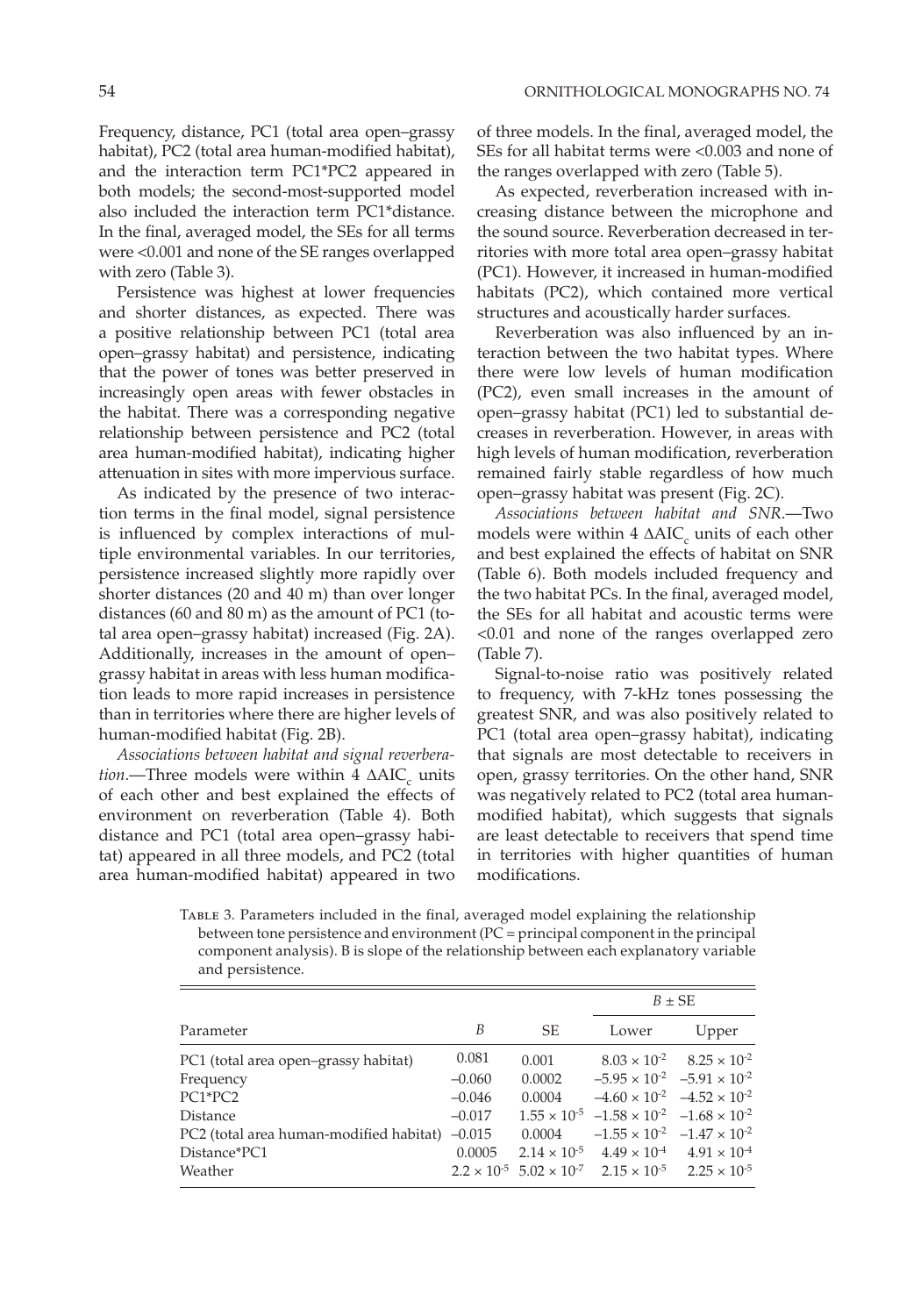

Fig. 2. Visualization of the interactions between acoustic variables and environmental interaction terms in principal component analysis. (A) Persistence regressed against principal component 1 (PC1, total area open– grassy habitat) at low (solid lines) and high (dashed lines) levels of habitat PC2 (total area human-modified habitat). (B) Persistence regressed against PC1 over short (20 and 40 m; solid lines) and long (60 and 80 m; dashed lines) distances. (C) Reverberation regressed against PC1 at low (solid lines) and high (dashed lines) levels of habitat PC2. (D) Signal-to-noise ratio regressed against PC1 at low (solid lines) and high (dashed lines) levels of PC2. (E) Ambient noise levels regressed against PC1 at low (solid lines) and high (dashed lines) of PC2. Values for all acoustic variables except ambient noise levels have been transformed to meet normalcy requirements and therefore do not reflect absolute values.

To our surprise, SNR varied much more in open–grassy areas with low levels of human modification (median  $= 17.2$ , range: 0–611.2) than in areas with high levels of human modification (median = 10.5, range: 0.33–412.9). As a result, increases in total area of open–grassy habitat (PC1) were associated with more dramatic increases in SNR in territories with fewer human modifications (PC2) than in territories with more human modifications (Fig. 2D).

*Associations between habitat and ambient noise*.— The global model best explained the effects of habitat on ambient noise level (Table 8). In the final, averaged model, the SEs for all three habitat terms were <0.009 and none of their SE ranges overlapped with zero (Table 9).

As implied by the SNR results (above), lower environmental noise was recorded in territories with higher levels of open–grassy habitat (PC1), whereas louder noise was recorded in areas with more human-altered habitat (PC2). A visualization of ambient noise regressed against PC1 (total area open–grassy habitat) at low and high levels of PC2 (total area human-modified habitat) (Fig. 2E) indicates that the decline in noise associated with increasingly open–grassy areas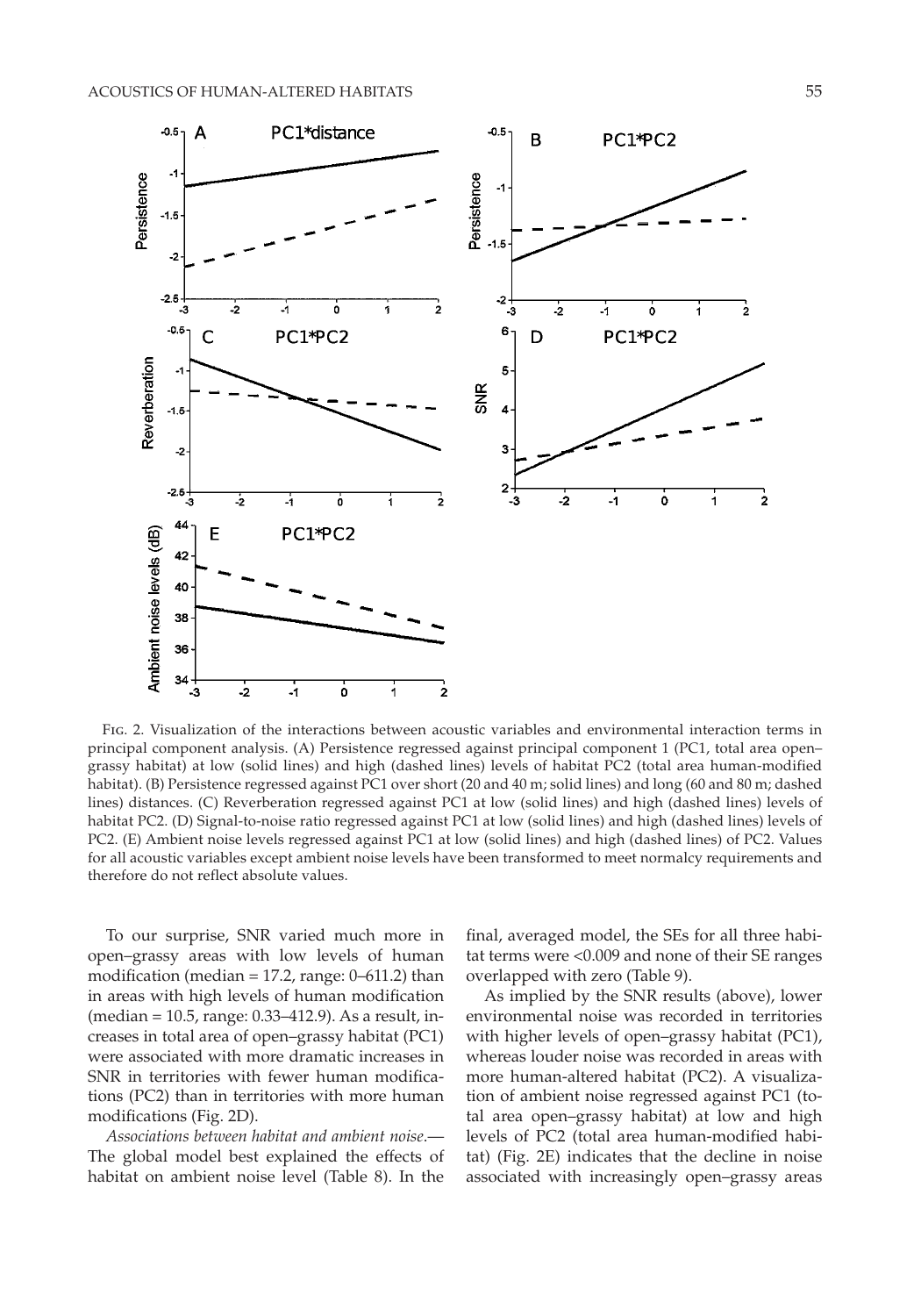Table 4. Models constructed to explore the association between habitat (PC = principal component in the principal component analysis) and reverberation of pure tones. *K* is the number of parameters in the model, including the intercept and the residual;  $AIC_c$  is Akaike's information criterion corrected for small sample size;  $\Delta AIC_c$  is the difference in AIC<sub>c</sub> value when compared with the top-ranking model; and  $w_i$  is the Akaike weight.

| Model          | К  | Parameters                                                                                                                                                                                                                              | $AIC_c$ | $\triangle AIC_c$ | $w_i$                 | Likelihood            |
|----------------|----|-----------------------------------------------------------------------------------------------------------------------------------------------------------------------------------------------------------------------------------------|---------|-------------------|-----------------------|-----------------------|
| $\mathbf{1}$   | 5  | Weather, distance, PC1                                                                                                                                                                                                                  | 1,993.6 | $\boldsymbol{0}$  | 0.4340                | $\mathbf{1}$          |
| $\overline{2}$ | 6  | Weather, distance, PC1, PC2                                                                                                                                                                                                             | 1,993.7 | 0.08              | 0.417                 | 0.961                 |
| 3              | 7  | Weather, distance, PC1, PC2, PC1*PC2                                                                                                                                                                                                    | 1,995.8 | 2.15              | 0.148                 | 0.341                 |
| 4              | 8  | Weather, distance, PC1, PC2, PC1*PC2,<br>distance*PC1                                                                                                                                                                                   | 2,002.4 | 12.13             | 0.0010                | 0.0023                |
| 5              | 9  | Weather, distance, PC1, PC2, PC1*PC2,<br>distance*PC1, frequency                                                                                                                                                                        | 2,007.2 | 18.79             | $3.6 \times 10^{-5}$  | $8.310^{-5}$          |
| 6              | 10 | Weather, distance, PC1, PC2,<br>PC1*PC2, distance*PC1, frequency,<br>frequency*PC1                                                                                                                                                      | 2,012.9 | 23.53             | $3.4 \times 10^{-6}$  | $7.8 \times 10^{-6}$  |
| 7              | 11 | Weather, distance, PC1, PC2,<br>PC1*PC2, distance*PC1, frequency,<br>frequency*PC1, frequency*PC2                                                                                                                                       | 2,018.9 | 29.21             | $2 \times 10^{-7}$    | $4.5 \times 10^{-7}$  |
| 8              | 12 | Weather, distance, PC1, PC2,<br>PC1*PC2, distance*PC1, frequency,<br>frequency*PC1, frequency*PC2,<br>distance*PC2                                                                                                                      | 2,031.4 | 40.99             | $5.4 \times 10^{-10}$ | $1.3 \times 10^{-9}$  |
| 9              | 13 | Weather, distance, PC1, PC2,<br>PC1*PC2, distance*PC1, frequency,<br>frequency*PC1, frequency*PC2,<br>distance*PC2, distance*PC1*PC2                                                                                                    | 2,043.2 | 52.11             | $2.1\times10^{-12}$   | $4.8 \times 10^{-12}$ |
| 10             | 14 | Weather, distance, PC1, PC2,<br>PC1*PC2, distance*PC1, frequency,<br>frequency*PC1, frequency*PC2,<br>distance*PC2, distance*PC1*PC2,<br>frequency*distance                                                                             | 2,053.2 | 64.55             | $4.2 \times 10^{-15}$ | $9.6 \times 10^{-15}$ |
| 11             | 15 | Weather, distance, PC1, PC2,<br>PC1*PC2, distance*PC1, frequency,<br>frequency*PC1, frequency*PC2,<br>distance*PC2, distance*PC1*PC2,<br>frequency*distance,<br>frequency*distance*PC2                                                  | 2,064.3 | 77.02             | $8.2 \times 10^{-18}$ | $1.9 \times 10^{-17}$ |
| 12             | 16 | Weather, distance, PC1, PC2,<br>PC1*PC2, distance*PC1, frequency,<br>frequency*PC1, frequency*PC2,<br>distance*PC2, distance*PC1*PC2,<br>frequency*distance,<br>frequency*distance*PC2,<br>frequency*PC1*PC2                            | 2,076.8 | 83.13             | $3.9 \times 10^{-19}$ | $8.9 \times 10^{-19}$ |
| 13             | 17 | Weather, distance, PC1, PC2,<br>PC1*PC2, distance*PC1, frequency,<br>frequency*PC1, frequency*PC2,<br>distance*PC2, distance*PC1*PC2,<br>frequency*distance,<br>frequency*distance*PC2,<br>frequency*PC1*PC2,<br>frequency*distance*PC1 | 2,089.7 | 96.07             | $6 \times 10^{-22}$   | $1.4 \times 10^{-21}$ |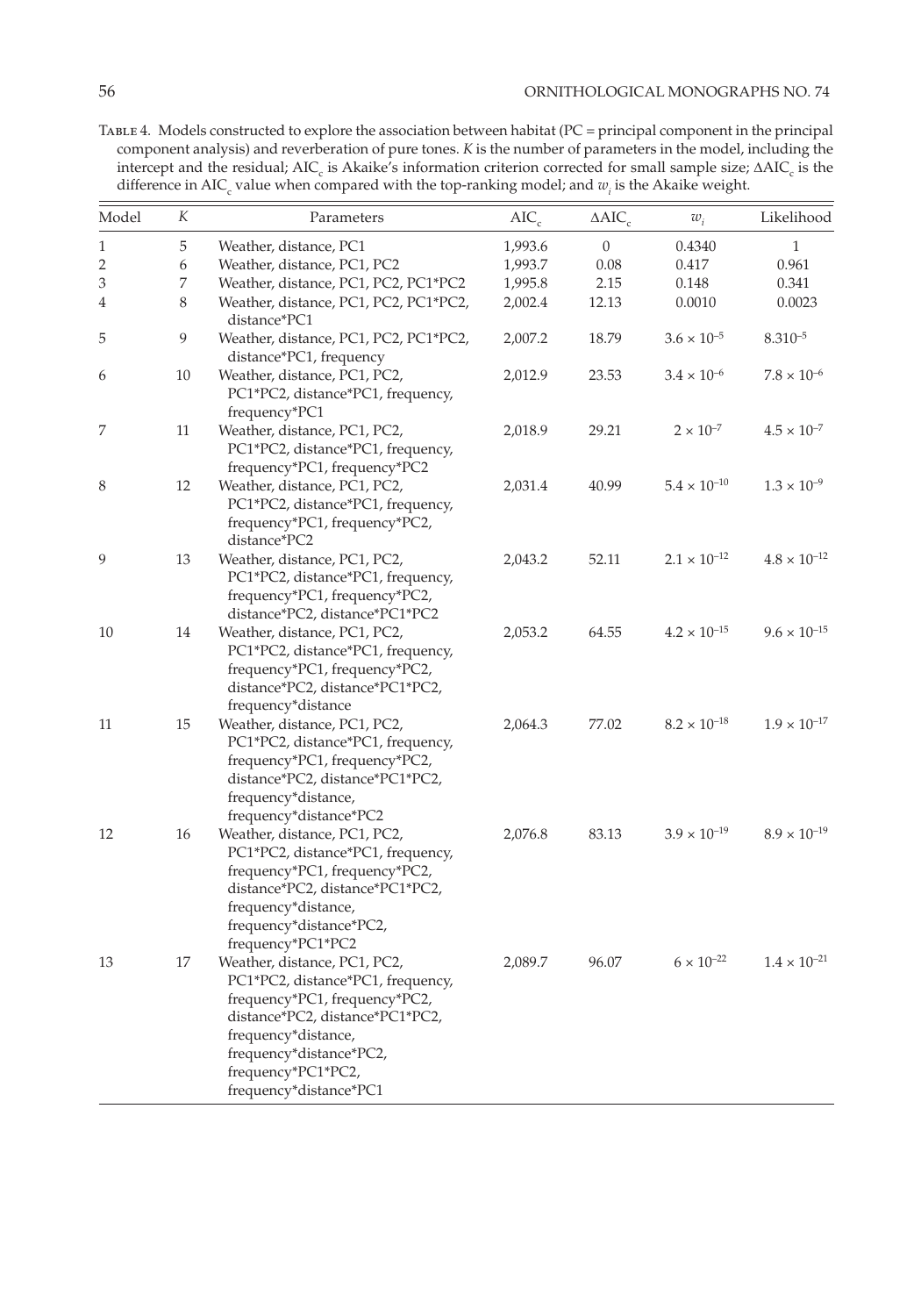Table 5. Parameters included in the final, averaged model explaining the relationship between reverberation and environment (PC = principal component in the principal component analysis). *B* is slope of the relationship between each explanatory variable and reverberation.

|                                         |          |                       |                        | $B \pm SE$ |  |
|-----------------------------------------|----------|-----------------------|------------------------|------------|--|
| Parameter                               | В        | SE.                   | Lower                  | Upper      |  |
| PC1 (total area open-grassy habitat)    | $-0.167$ | 0.003                 | $-0.170$               | $-0.163$   |  |
| PC2 (total area human-modified habitat) | 0.030    | 0.0007                | 0.029                  | 0.030      |  |
| PC1*PC2                                 | 0.008    | 0.0005                | 0.007                  | 0.008      |  |
| Distance                                | 0.006    | $9.25 \times 10^{-5}$ | 0.006                  | 0.006      |  |
| Weather                                 | 0.0001   | 0.0001                | $-1.02 \times 10^{-5}$ | 0.0002     |  |

Table 6. Models constructed to explore the association between habitat (PC = principal component in the principal component analysis) and signal-to-noise ratio (SNR) of pure tones played. *K* is the number of parameters in the model, including the intercept and the residual;  $AIC<sub>c</sub>$  is Akaike's information criterion corrected for small sample size;  $\Delta AIC_c$  is the difference in  $AIC_c$ value when compared with the top-ranking model; and  $w_i$  is the Akaike weight. Distance was not included as a covariate in this model because SNR was calculated using paired signal and noise recordings taken at each distance and, therefore, was distance-independent.

| Model K        |   | Parameters                                                                                   | AIC.    | $\triangle AIC$  | $w$ .  | Likelihood |
|----------------|---|----------------------------------------------------------------------------------------------|---------|------------------|--------|------------|
| 1              | 6 | Frequency, weather, PC1, PC2                                                                 | 4,057.3 | $\left( \right)$ | 0.793  |            |
| $\overline{2}$ |   | Frequency, weather, PC1, PC2, PC1*PC2                                                        | 4,060.3 | 2.97             | 0.180  | 0.227      |
| 3              | 8 | Frequency, weather, PC1, PC2, frequency*PC1,<br>$PC1*PC2$                                    | 4,064.3 | 7.03             | 0.024  | 0.030      |
| $\overline{4}$ | 9 | Frequency, weather, PC1, PC2, frequency*PC1,<br>frequency*PC2, PC1*PC2                       | 4,068.7 | 11.4             | 0.0026 | 0.0033     |
| 5              |   | 10 Frequency, weather, PC1, PC2, frequency*PC1,<br>frequency*PC2, PC1*PC2, frequency*PC1*PC2 | 4.072.7 | 15.4             | 0.0004 | 0.0005     |

TABLE 7. Parameters included in the final, averaged model explaining the relationship between signal-to-noise ratio (SNR) and environment (PC = principal component in the principal component analysis). *B* is slope of the relationship between each explanatory variable and SNR.

|                                                    |           |       | $B \pm SE$        |          |
|----------------------------------------------------|-----------|-------|-------------------|----------|
| Parameter                                          | В         | SE    | Lower Upper       |          |
| PC1 (total area open/grassy habitat)               | 0.578     | 0.002 | 0.576             | 0.580    |
| Frequency                                          | 0.528     | 0.006 | 0.522             | 0.534    |
| $PC2$ (total area human-modified habitat) $-0.396$ |           | 0.010 | $-0.406$ $-0.386$ |          |
| PC1*PC2                                            | $-0.005$  |       | $0.0004 -0.005$   | $-0.005$ |
| Weather                                            | $-0.0003$ | 0.005 | $-0.005$          | 0.005    |

was more marked in areas with relatively more anthropogenic features (median dB = 39.0, range: 18.4–62.0) than in areas with fewer anthropogenic features (median  $dB = 37.2$ , range: 18.7–67.4). In other words, increasing grassy, open areas in human-altered habitats has a larger (negative) influence on ambient noise levels than does increasing grassy, open areas in habitats that are not particularly human-altered.

#### **DISCUSSION**

We found that signal transmission was influenced by both tone frequency and distance between the transmitting speakers and the receiving microphone. Lower-frequency tones persisted more strongly and all tones became more degraded at greater distances from the point of origin, as we hypothesized. Furthermore, in open–grassy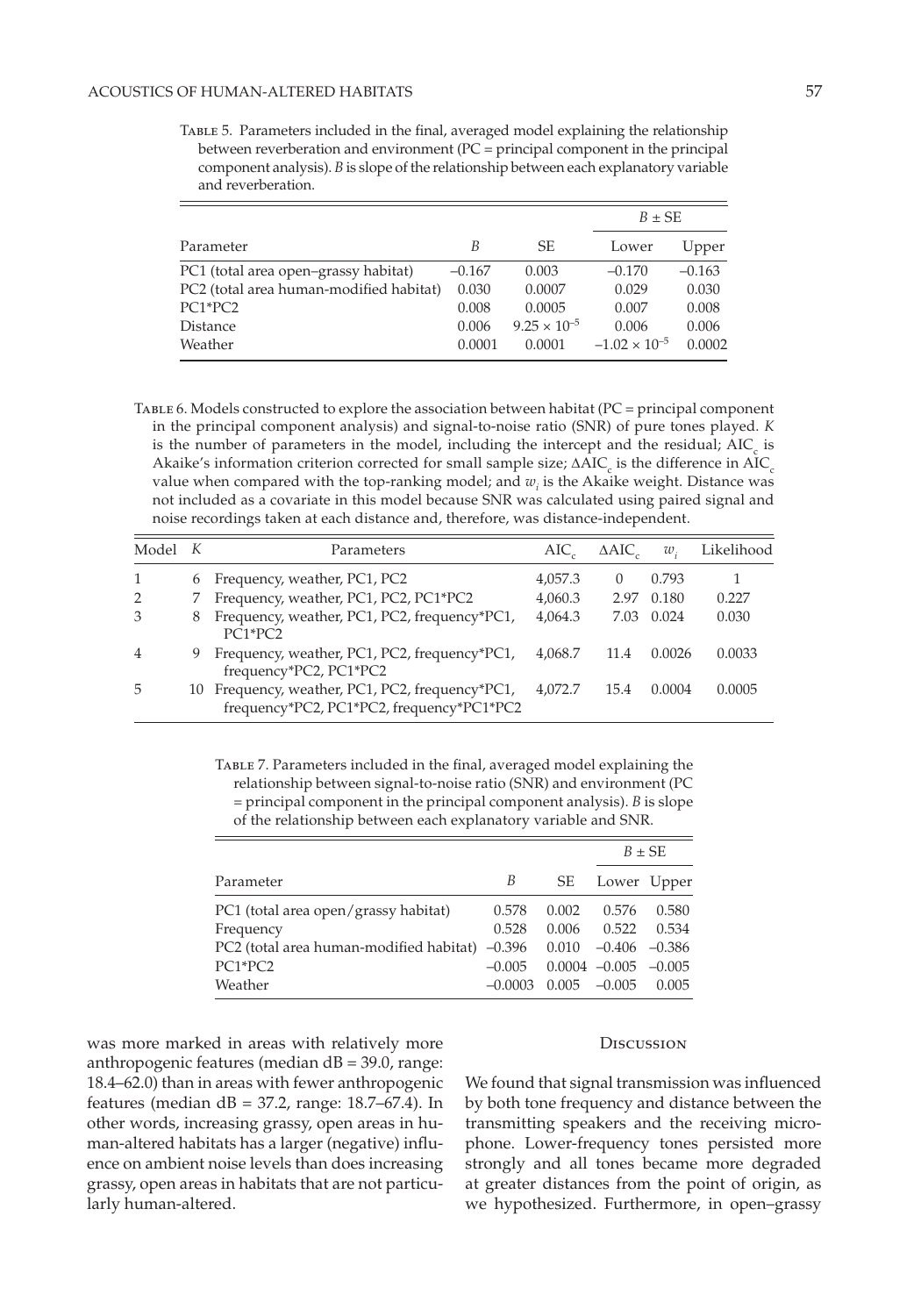Table 8. Models constructed to explore the association between habitat (PC = principal component in the principal component analysis) and ambient noise levels in Eastern Bluebird breeding territories. *K* is the number of parameters in the model, including the intercept and the residual;  $\text{AIC}_c$  is Akaike's information criterion corrected for small sample size;  $\Delta\text{AIC}_\text{c}$  is the difference in  $\text{AIC}_\text{c}$  value when compared with the top-ranking model; and  $w_i$  is the Akaike weight.

| Model K | Parameters                                | $AIC_{\alpha}$ | $\triangle AIC$ | $w_{1}$              | Likelihood           |
|---------|-------------------------------------------|----------------|-----------------|----------------------|----------------------|
|         | 6 Weather, PC1, PC2, 6,757.0<br>$PC1*PC2$ |                |                 | 0.99347              |                      |
|         | 5 Weather, PC1, PC2                       | 6.767.3        | 10.29           | 0.0058               | 0.0058               |
| 3       | 4 Weather, PC1                            | 6,771.4        | 14.40           | 0.0007               | 0.0008               |
|         | 4 Weather, PC2                            | 6,784.0        | 27.01           | $1.4 \times 10^{-6}$ | $1.4 \times 10^{-6}$ |

TABLE 9. Parameters included in the final (global) model explaining the relationship between environment and ambient noise levels (PC = principal component in the principal component analysis). *B*  is slope of the relationship between each explanatory variable and ambient noise.

|                                         |         |       | $B \pm SE$                |         |
|-----------------------------------------|---------|-------|---------------------------|---------|
| Parameter                               | B       |       | SE Lower Upper            |         |
| PC1 (total area open-grassy habitat)    | $-1.75$ |       | $0.009 -1.76 -1.74$       |         |
| $PC1*PC2$                               | $-1.17$ |       | $0.009 -1.18$             | $-1.16$ |
| PC2 (total area human-modified habitat) | 1.04    | 0.008 | 1.04                      | 1.05    |
| Weather                                 |         |       | $0.0005$ $0.003$ $-0.002$ | 0.003   |

habitats (PC1), persistence declined more rapidly at larger distances (60 m and 80 m) from the signal source. Given what is known about the physics of sound propagation, none of these results is surprising: All sound waves are expected to decrease in power as they propagate through the environment, because their energy is increasingly absorbed by air (Berg and Stork 2004). This is particularly true for higher frequencies, whose waves are composed of shorter periods and are therefore more likely to be scattered and absorbed (Wiley and Richards 1978, 1982). For management and conservation purposes, it is comforting to confirm that these expected relationships hold true in anthropogenically modified environments utilized by breeding birds, and that manmade materials and habitat configurations do not produce complex or unexpected effects on acoustics.

Perhaps more importantly, we found that habitat type was an important predictor of all three sound propagation characteristics measured here (signal persistence, reverberation, and SNR), and that it is strongly associated with the absolute level of ambient noise. The general effects of habitat type on tone persistence fit with established

theory: Tones persisted more in environments that were more open and possessed fewer vertical obstructions (habitat PC1), but attenuated more in areas that possessed more vertical anthropogenic structures. This latter pattern may have occurred as a result of buildings acting as barriers to sound or the deflection of sound waves off buildings and away from the microphone.

As with persistence, we made several predictions about reverberation based on our knowledge of the physics of sound. We were slightly surprised that there was no relationship between tone frequency and reverberation. This result suggests that the ratio between wavelength and the size of the obstructing habitat feature (which determines strength of reverberation) was more similar across the three frequencies than we expected. However, the associations we found between reverberation and habitat structure were as predicted: Reverberation decreased in areas that were more open and had fewer trees, resulting from the fact that these sites had fewer vertical objects off which the sound waves could reflect. Similarly, reverberation increased in areas with more human-modified habitat. This is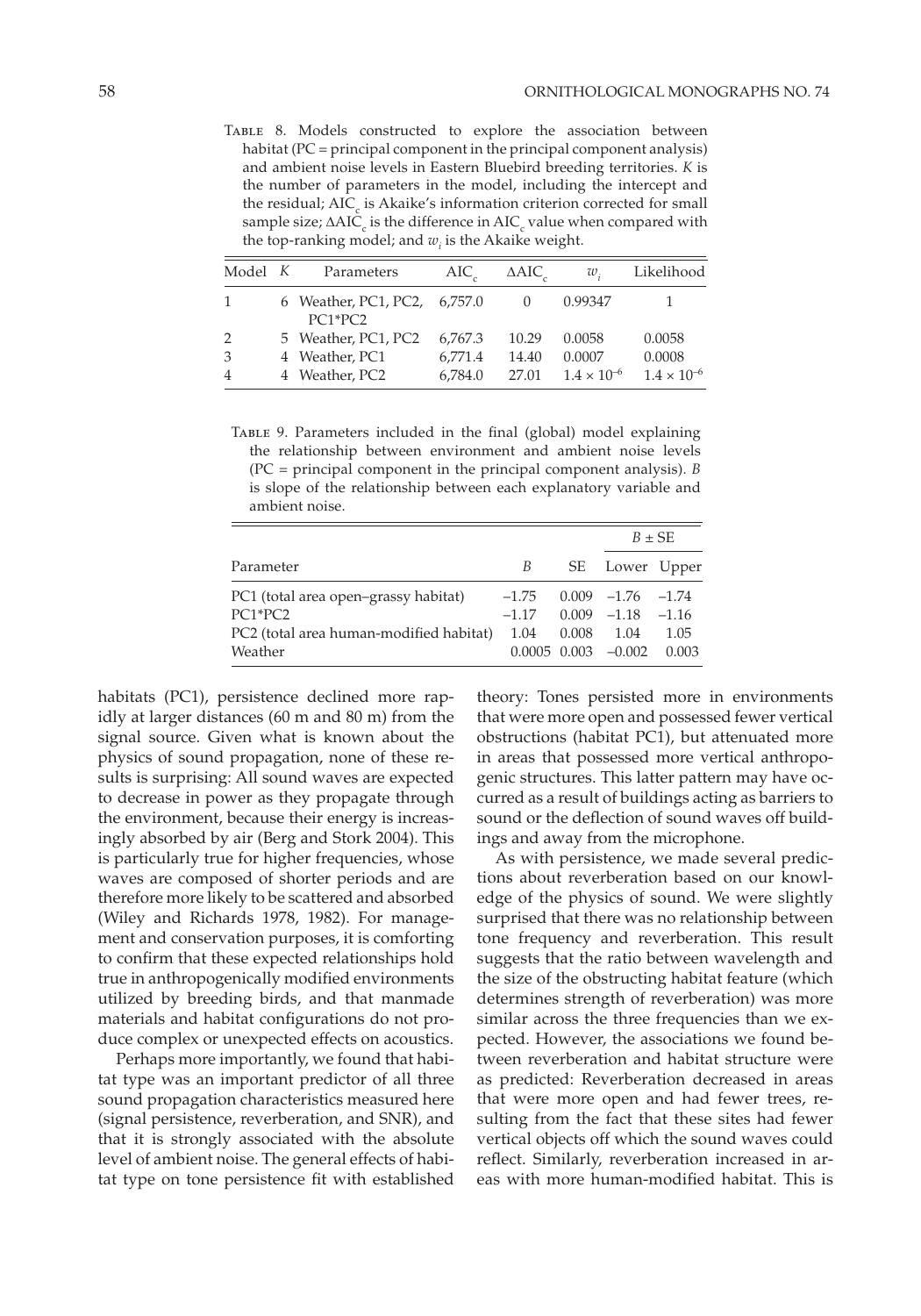likely related to the presence of more vertical objects (buildings) and the presence of more acoustically "hard" features (impervious surface) that reflect sound waves more intensely (Warren et al. 2006). Future work will be required to differentiate between these two possibilities—a distinction that might have important management implications.

Predictions for our analyses investigating the relationships between habitat and both SNR and noise levels were closely related. Specifically, habitats with higher noise levels should have lower SNR, given that the amplitude of our tones (the signal) was kept constant while the ambient noise levels increased. Indeed, this is the relationship we found. Across nest-box territories, more open–grassy habitats had lower levels of ambient noise and, thus, higher SNR. Correspondingly, more anthropogenic habitats had higher levels of ambient noise and lower SNR. We also found that SNR improved at higher frequencies, confirming previous observations that the bulk of environmental noise (particularly anthropogenic noise) occurs at lower frequencies, and that higherfrequency signals are less susceptible to acoustic masking (Slabbekoorn and Peet 2003, Brumm 2004) even though they are less likely to persist over long distances (Nemeth and Brumm 2010).

Each of our acoustic variables was associated with the interaction term between our two habitat types (PC1\*PC2). These relationships show that, in habitats with low levels of human modification, even small increases in the total amount of open–grassy area will quickly improve the acoustic space of singing birds (e.g., by increasing persistence, decreasing reverberation, and improving the SNR by decreasing ambient noise levels; Fig. 2B–E). However, the relatively flat relationships between the acoustic variables and PC1 at high levels of human modification suggest that there may be a critical level of human modification above which the addition of "natural" features is no longer beneficial for communication (though these features might be valuable for providing habitat for other activities, such as nesting and feeding). If this is the case, further research should be focused on identifying this limit so that it can be used as a guideline when designing cities, parks, and animal refugia. Our current results suggest that land management plans that utilize cluster developments and include nature preserves would be beneficial to preserving the integrity of birds' acoustic space. A further benefit of these techniques is the emphasis on allowing only minimal ISC to be installed within current breeding habitat, rather than on trying to create new habitats by introducing vegetation into a pre-existing matrix of impervious surfaces. However, it is also important to keep in mind that, in highly anthropogenic sites, the absolute levels of persistence and SNR were consistently higher, whereas the absolute levels of reverberation and ambient noise were consistently lower. In other words, the presence of impervious surface was almost always associated with decreases in the quality of the acoustic environment. Thus, although we can improve the acoustic space of animals that attempt to communicate in such areas, their optimal habitat is likely one in which there is no impervious surface at all.

Another interesting implication of our data is that species with different song characteristics or territory size preferences (or both) may be differentially affected by these relationships between habitat and sound propagation. For instance, species singing at higher frequencies are less likely to experience transmission problems that stem from low SNR but may have more difficulties communicating in anthropogenically altered environments where attenuation is more likely to occur. Similarly, species that maintain larger territories are likely to have evolved signals that are more persistent over longer distances and less likely to be obscured by their own reverberations (but see Slabbekoorn and Smith 2002). Individuals of these species may therefore have a harder time signaling effectively in more human-altered environments, where persistence tends to be lower and reverberation tends to be higher.

Unfortunately, these life-history-specific relationships make it hard to generalize and predict how the effects of habitat on sound propagation are likely to affect all the avian species across an anthropogenic disturbance gradient. This is particularly true given the amount of behavioral flexibility that has been observed in the way in which birds learn both song and song preferences, as well as the variety of spontaneous vocal adjustments they may make in real time in response to current environmental conditions (Bermúdez-Cuamatzin et al. 2009, Brumm et al. 2009). However, our models clearly indicate that specific suites of habitat features can be used to predict the acoustic characteristics of particular territories, and this information can, in turn, be combined with life-history information in order to make educated predictions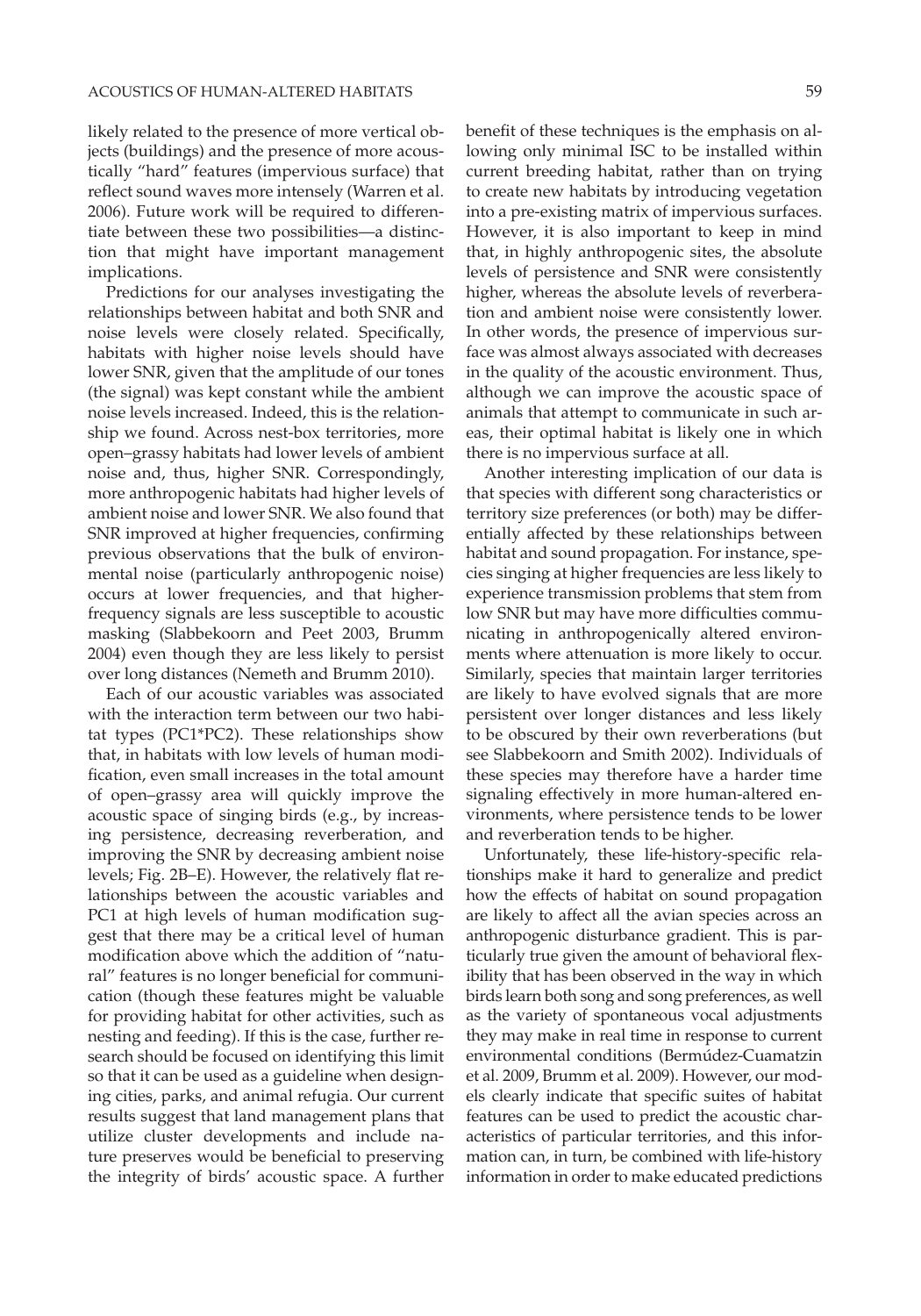about whether and how species may cope with the acoustic environment.

It is important to remark that the habitats we studied did not include extremely "rural" and "urban" areas, such as purely agrarian sites, areas with no remaining natural habitat, or areas that receive nonstop noise pollution. Additionally, because our focal sites are located on the Coastal Plain of Virginia, they had very little topographic variation. The presence of hills and mountainsides, particularly those with large amounts of exposed rock, is likely to add an interesting element to sound propagation analyses, as would large areas of water, denser forests, and acoustically soft features >3 m in height (including ornamental plants such as tall grasses or ferns). Each of these latter habitat features has been underrepresented in previous work on sound propagation and signal design, let alone within an anthropogenic-disturbance context. Furthermore, future work should attempt to more directly compare anthropogenic features with analogous "natural" features in order to develop a more fine-grained understanding of how specific habitat elements affect sound propagation. For instance, one interesting question might be whether trees and buildings have similar effects on signal persistence and reverberation, or whether anthropogenic materials differ sufficiently in acoustic hardness to interact significantly differently with sound waves.

A major assumption of the many recent studies on anthropogenic noise and signal design is that more urban habitats are uniformly louder than rural habitats, or in some other way offer "worse" acoustic environments. However, across the habitats we studied, the average amplitude of ambient noise is only marginally higher in human-altered habitats than in "natural" habitats, and, in fact, there is considerable overlap in the ambient noise levels observed in these two types of site. Additionally, all habitats across our anthropogenic disturbance gradient offer their own acoustic challenges: Individuals in more humanmodified habitats may be more susceptible to lower SNR and reduced persistence of signals, but individuals in more open–grassy sites are likely to experience more reverberation. Taken together, these relationships underline the importance of evaluating sites on the basis of their own intrinsic acoustic or structural characteristics, as opposed to assigning them to categories based on subjective assumptions.

On the whole, our findings indicate that small amounts of impervious surface cover can have a disproportionately large effect on signal efficacy, which suggests that wildlife managers should be cautious about installing structures such as paved access roads, boardwalks, or observation huts into relatively unaffected breeding habitats. Our results also indicate that acoustically communicating wildlife, including birds, would benefit from the presence of buffers (e.g., strips of unmodified land, or acoustically neutral barriers) that shield their territories from nearby anthropogenic structures. Conversely, the inclusion of buffers around new development projects in otherwise "natural" areas might help mitigate the effects of introducing anthropogenic features to the environment.

Although previous research has used field correlations to show that SNR is highest at higher signal frequencies (Morton 1975, Marten and Marler 1977, Marten et al. 1977, Brown and Handford 2000), our results are the first, to our knowledge, to confirm this with experimental methods performed on active breeding territories. This observation suggests that increases in ambient noise levels may place more intense selection pressures on species with lowerfrequency vocalizations. This could lead to a number of frequency-related song adaptations, such as preferential performance of higher-frequency notes (Bermúdez-Cuamatzin et al. 2009), omission of lower-frequency portions of song elements, and upward shifts of frequency characteristics (Slabbekoorn and Peet 2003, Wood and Yezerinac 2006, Nemeth and Brumm 2009). Alternatively—or additionally—birds may alter behaviors associated with their vocal performances. We found that signaler-to-receiver distance affected both persistence and reverberation of signals. By altering perch characteristics, such as height and location within the territory, birds could improve their signal transmission. It would be particularly interesting to see whether these signal design and delivery adaptations follow divergent routes in open–grassy habitats and human-altered habitats. Although such processes have often been theorized after the fact, they have not been investigated in real time (Slabbekoorn and Smith 2002, Leader et al. 2005, Slabbekoorn et al. 2007, Kirschel et al. 2009). Anthropogenic environments can therefore be thought of as "natural experiments" that not only can yield important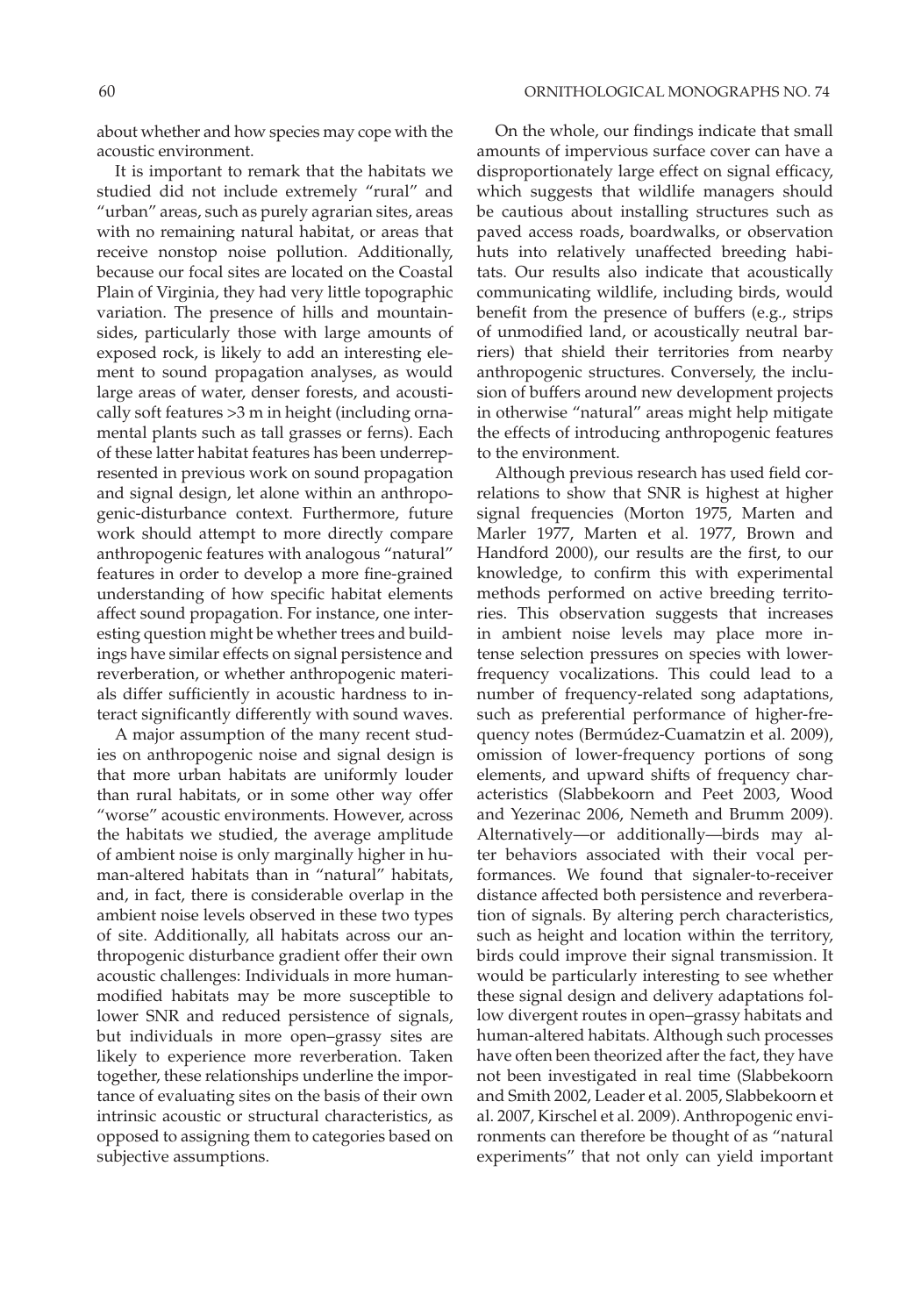evolutionary insights, but also can facilitate more informed management decisions.

#### **ACKNOWLEDGMENTS**

This project was funded by grants from the Williamsburg Bird Club, the College of Arts and Sciences at the College of William and Mary, and the Charles Center at the College of William and Mary to C.R.K.; and by National Science Foundation grants IOB-0133795 and EF-0436318 to J.P.S. We thank M. Braxton, E. Leung, S. Perera, and J. Sequeira for their assistance in the field. T. Meier provided technical assistance with the equipment; S. Dall, H. Slabbekoorn, S. Hamilton, and M. Witt provided assistance with project design and analysis.

### LITERATURE CITED

- Berg, R. E., and D. G. Stork. 2004. The Physics of Sound, 3rd ed. Benjamin/Cummings, San Francisco.
- BERMÚDEZ-CUAMATZIN, E., A. A. RÍOS-CHELÉN, D. GIL, AND C. M. Garcia. 2009. Strategies of song adaptation to urban noise in the House Finch: Syllable pitch plasticity or differential syllable use? Behaviour 146:1269–1286.
- Blumenrath, S. H., and T. Dabelsteen. 2004. Degradation of Great Tit (*Parus major*) song before and after foliation: Implications for vocal communication in a deciduous forest. Behaviour 141:935–958.
- BROWN, T. J., AND P. HANDFORD. 2000. Sound design for vocalizations: Quality in the woods, consistency in the fields. Condor 102:81–92.
- BRUMM, H. 2004. The impact of environmental noise on song amplitude in a territorial bird. Journal of Animal Ecology 73:734–440.
- BRUMM, H. 2006. Animal communication: City birds have changed their tune. Current Biology 16:R1003–R1004.
- BRUMM, H., AND M. NAGUIB. 2009. Environmental acoustics and the evolution of bird song. Advances in the Study of Behavior 40:1–33.
- BRUMM, H., R. SCHMIDT, AND L. SCHRADER. 2009. Noisedependent vocal plasticity in Domestic Fowl. Animal Behaviour 78:741–746.
- Burnham, K. P., and D. R. Anderson. 2002. Model Selection and Multimodal Inference: A Practical Information-Theoretic Approach, 2nd ed. Springer-Verlag, New York.
- Dabelsteen, T., O. N. Larsen, and S. B. Pedersen. 1993. Habitat-induced degradation of sound signals: Quantifying the effects of communication sounds and bird location on blur ratio, excess attenuation, and signal-to-noise ratio in blackbird song. Journal of the Acoustical Society of America 93:2206–2220.
- DERRYBERRY, E.P. 2007. Evolution of bird song affects signal efficacy: An experimental test using historical and current signals. Evolution 61:1938–1945.
- Derryberry, E. P. 2009. Ecology shapes birdsong evolution: Variation in morphology and habitat explains variation in White-crowned Sparrow song. American Naturalist 174:24–33.
- Fernández-Juricic, E., R. Poston, K. De Collibus, T. Morgan, B. Bastain, C. Martin, K. Jones, and R. Treminio. 2005. Microhabitat selection and singing behavior patterns of male House Finches (*Carpodacus mexicanus*) in urban parks in a heavily urbanized landscape in the western U.S. Urban Habitats 3:49–69.
- Goines, L., and L. Hagler. 2007. Noise pollution: A modern plague. Southern Medical Journal 100: 287–294.
- Gowaty, P. A., and J. H. Plissner. 1998. Eastern Bluebird (*Sialia sialis*). *In* The Birds of North America Online (A. Poole, Ed.). Cornell Lab of Ornithology, Ithaca, New York. Available at bna.birds.cornell. edu/bna/species/381.
- Habib, L., E. M. Bayne, and S. Boutin. 2007. Chronic industrial noise affects pairing success and age structure of Ovenbirds *Seiurus aurocapilla*. Journal of Applied Ecology 44:176–184.
- Hauser, M. D. 1997. The Evolution of Communication. MIT Press, Cambridge, Massachusetts.
- Johnson, L. S. 1998. House Wren (*Troglodytes aedon*). *In* The Birds of North America Online (A. Poole, Ed.). Cornell Lab of Ornithology, Ithaca, New York. Available at [bna.birds.cornell.edu/bna/species/380](http://bna.birds.cornell.edu/bna/species/380).
- KATTI, M., AND P. S. WARREN. 2004. Tits, noise, and urban bioacoustics. Trends in Ecology & Evolution 19:109–110.
- KIGHT, C. R. 2005. Effects of human disturbance on the breeding success of Eastern Bluebirds (*Sialia sialis*). M.S. thesis, College of William and Mary, Williamsburg, Virginia.
- KIGHT, C. R. 2010. Acoustics of anthropogenic habitats: The impact of noise pollution on Eastern Bluebirds. Ph.D. dissertation, College of William and Mary, Williamsburg, Virginia.
- KIGHT, C. R., AND J. P. SWADDLE. 2007. Associations of anthropogenic activity and disturbance with fitness metrics of Eastern Bluebirds (*Sialia sialis*). Biological Conservation 138:189–197.
- Kirschel, A. N. G., D. T. Blumstein, R. E. Cohen, W. Buermann, T. B. Smith, and H. Slabbekoorn. 2009. Birdsong tuned to the environment: Green Hylia song varies with elevation, tree cover, and noise. Behavioral Ecology 20:1089–1095.
- Korte, G. B. 2001. The GIS Book, 5th ed. OnWord Press, Albany, New York.
- Leader, N., J. Wright, and Y. Yom-Tov. 2005. Acoustic properties of two urban song dialects in the Orangetufted Sunbird (*Nectarinia osea*). Auk 122:231–245.
- LeClerc, J. E., J. P. K. Che, J. P. Swaddle, and D. A. Cris-TOL. 2005. Reproductive success and developmental stability of Eastern Bluebirds on golf courses: Evidence that golf courses can be productive. Wildlife Society Bulletin 33:483–493.